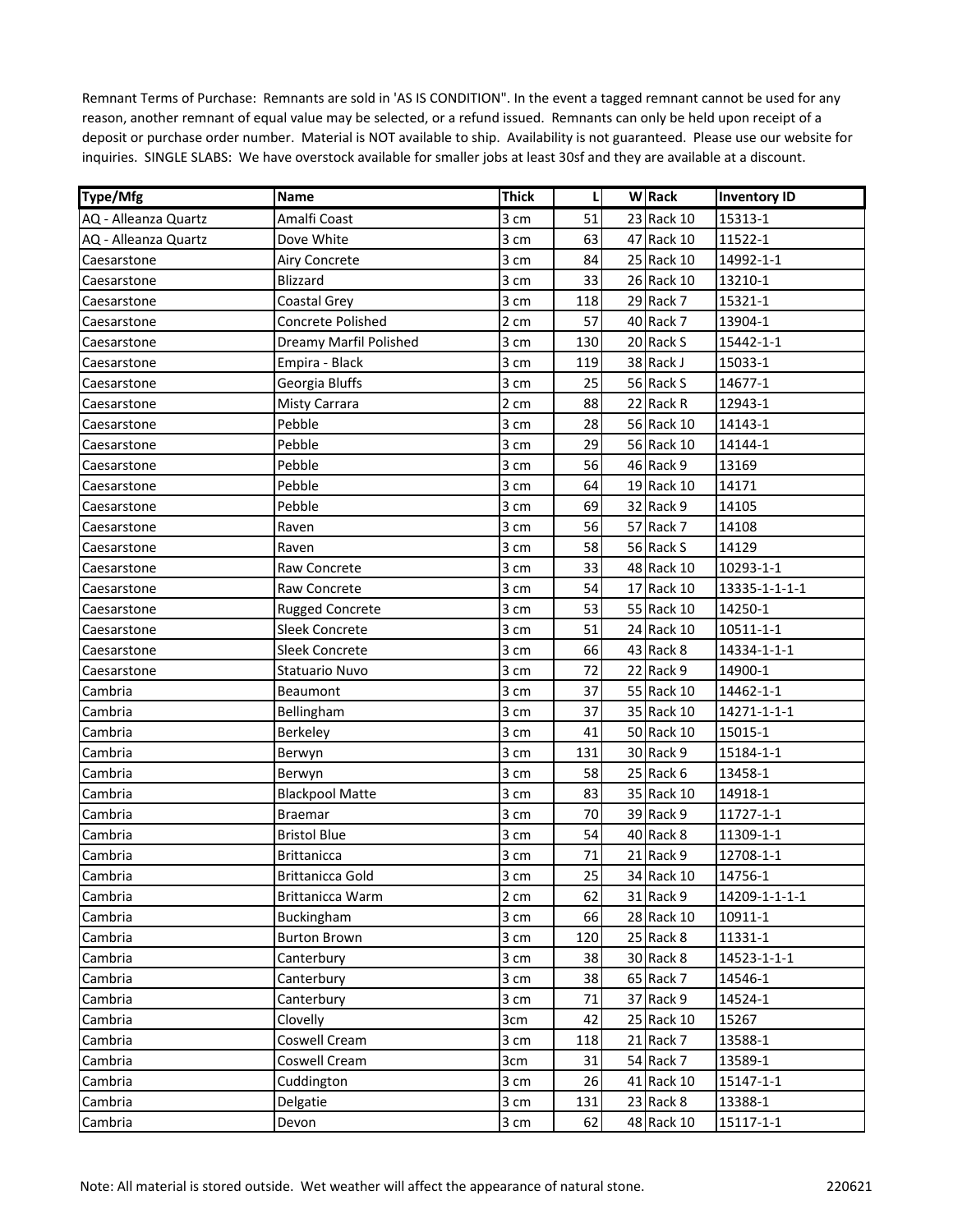| <b>Type/Mfg</b>    | <b>Name</b>               | <b>Thick</b> | L   | <b>W</b> Rack          | <b>Inventory ID</b> |
|--------------------|---------------------------|--------------|-----|------------------------|---------------------|
| Cambria            | Ella                      | 3 cm         | 76  | 26 Rack 10             | 14114-1-1-1-1       |
| Cambria            | Fairborne                 | 3 cm         | 55  | 24 Rack S              | 14463-1-1-1-1       |
| Cambria            | Fairbourne                | 3 cm         | 53  | 50 Rack 10             | 14337-1-1           |
| Cambria            | Hampshire                 | 3 cm         | 114 | 22 Rack 10             | 14703-1             |
| Cambria            | Helmsley                  | 3 cm         | 120 | 20 Rack 8              | 14906-1             |
| Cambria            | Helmsley                  | 3 cm         | 56  | 55 Rack R              | 14896-1             |
| Cambria            | Ironsbridge               | 3cm          | 131 | 22 Rack 10             | 15170-1-1           |
| Cambria            | Ironsbridge               | 3 cm         | 26  | 38 Rack 9              | 12777-1-1-1         |
| Cambria            | Lincolnshire              | 3 cm         | 131 | 64 Rack 7              | 13477-1             |
| Cambria            | Mersey                    | 3 cm         | 41  | 65 Rack 10             | 12130-1-1-1         |
| Cambria            | Minera                    | 3 cm         | 85  | 20 Rack 10             | 11092-1-1-1-1       |
| Cambria            | Montgomery                | 3 cm         | 131 | 19 Rack 10             | 15319-1-1           |
| Cambria            | Montgomery                | 3 cm         | 35  | 23 Rack 10             | 13889-1-1-1         |
| Cambria            | Montgomery                | 3cm          | 49  | 64 Rack 9              | 12606-1-1           |
| Cambria            | Nevern                    | 3 cm         | 103 | 19 Rack R              | 13494-1-1           |
| Cambria            | New Haven                 | 3 cm         | 131 | 24 Rack 7              | 11158-1             |
| Cambria            | <b>Newport Matte</b>      | 3 cm         | 53  | 23 Rack 10             | 15160-1-1           |
| Cambria            | <b>Newport Matte</b>      | 3 cm         | 79  | 27 Rack 10             | 15159-1             |
| Cambria            | Notthingham Polished      | 3 cm         | 55  | 26 Rack 10             | 14376-1             |
| Cambria            | Notthingham Polished      | 3 cm         | 81  | 55 Rack 8              | 14375-1             |
| Cambria            | Portrush                  | 3 cm         | 125 | 19 Rack 9              | 14497-1-1           |
| Cambria            | Portrush                  | 3 cm         | 126 | 33 Rack 9              | 14913-1-1           |
| Cambria            | Portrush                  | 3 cm         |     | 53 3/4" 5 7/8" Rack 10 | 14827               |
| Cambria            | Praas Sands               | 3 cm         | 51  | 38 Rack 9              | 11625-1-1           |
| Cambria            | Seagrove                  | 3 cm         | 40  | 28 Rack 10             | 14368-1-1           |
| Cambria            | Seagrove                  | 3 cm         | 49  | 27 Rack 10             | 14892-1-1           |
| Cambria            | Seagrove                  | 3 cm         | 55  | 35 Rack 10             | 12084-1             |
| Cambria            | Sharpham                  | 3 cm         | 59  | 38 Rack 9              | 10265-1             |
| Cambria            | Skara-Brae                | 3 cm         | 101 | 20 Rack S              | 12350-1-1-1         |
| Cambria            | Skara-Brae                | 3 cm         | 25  | 65 Rack 10             | 14968-1-1           |
| Cambria            | Skara-Brae                | 3 cm         | 33  | 65 Rack 10             | 14980-1             |
| Cambria            | Skara-Brae                | 3 cm         | 53  | 25 Rack 10             | 15266               |
| Cambria            | Skye                      | 3 cm         | 37  | 65 Rack 10             | 15027-1-1           |
| Cambria            | Swanbridge                | 2 cm         | 30  | 30 Rack 10             | 12346-1-1           |
| Cambria            | <b>Templeton Polished</b> | 3 cm         | 50  | 36 Rack 10             | 11087-1             |
| Cambria            | White Cliff               | 3 cm         | 100 | 35 Rack 6              | 15357-1             |
| Cambria            | White Cliff               | 3 cm         | 37  | 24 Rack 10             | 14791-1-1           |
| <b>ColorQuartz</b> | Bianco Carrara            | 3 cm         | 52  | 35 Rack 7              | 11902-1-1           |
| <b>ColorQuartz</b> | Cotton White              | 3 cm         | 36  | 24 Rack 10             | 12595-1-1           |
| <b>ColorQuartz</b> | Moon Rock                 | 3 cm         | 77  | 35 Rack 6              | 11586-1             |
| ColorQuartz        | Moon Rock                 | 3 cm         | 96  | 27 Rack 9              | 11827-1             |
| <b>ColorQuartz</b> | <b>Oyster Shell</b>       | 3 cm         | 58  | 28 Rack 10             | 11669-1-1           |
| Compac             | Unique Calacatta          | 3 cm         | 36  | 34 Rack 10             | 14818               |
| Compac             | Unique Venatino Glace     | 3 cm         | 126 | 20 Rack 10             | 14449-1             |
| Compac             | Unique Venatino Glace     | 3 cm         | 41  | 26 Rack 10             | 14450-1-1           |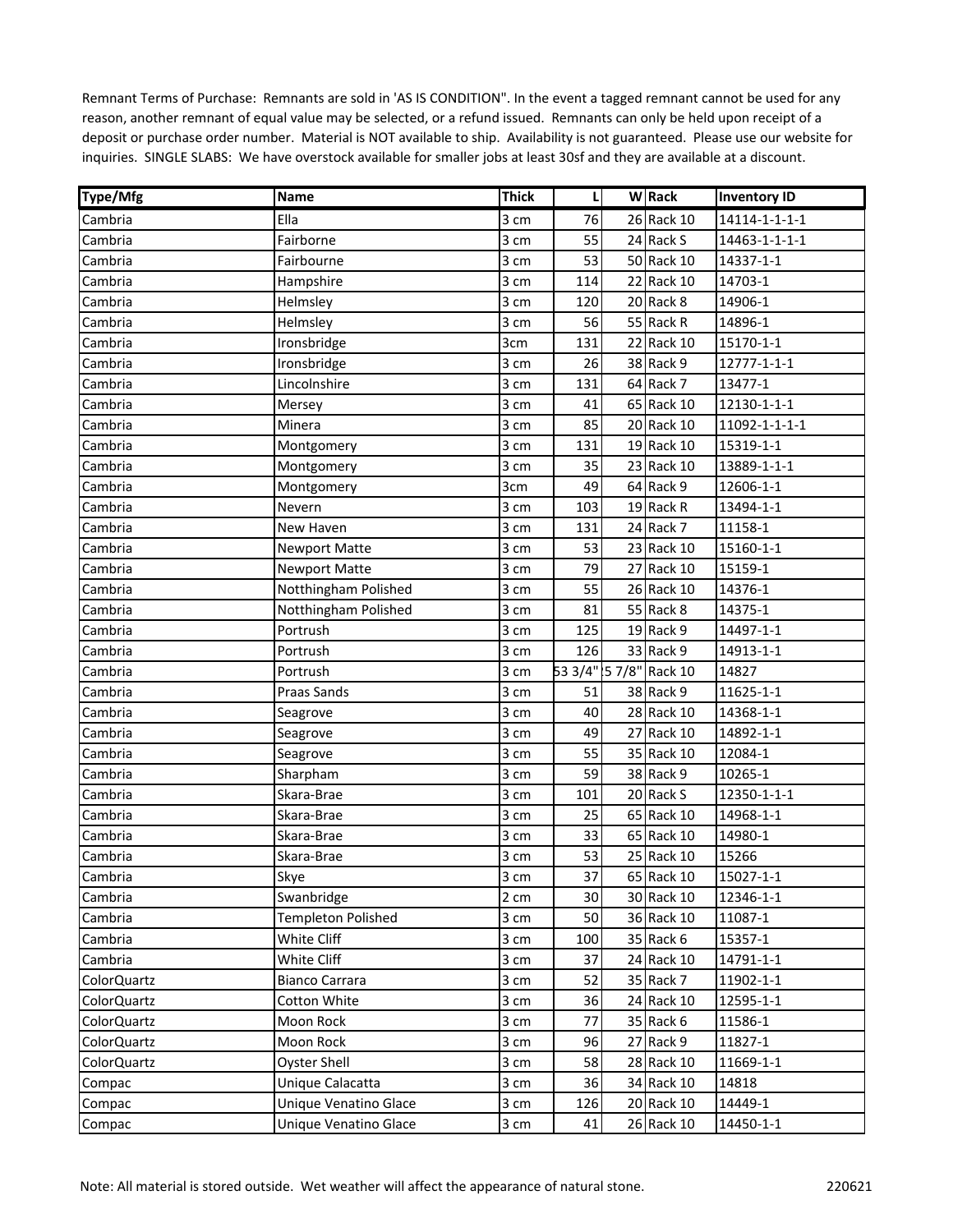| Type/Mfg             | Name                        | <b>Thick</b> | L   | <b>W</b> Rack | <b>Inventory ID</b> |
|----------------------|-----------------------------|--------------|-----|---------------|---------------------|
| <b>Corian Quartz</b> | Astro Pearl                 | 2 cm         | 43  | 50 Rack R     | 13756-1-1-1         |
| Corian Quartz        | <b>Black Quasar</b>         | 3 cm         | 60  | 28 Rack 8     | 13930-1             |
| Corian Quartz        | Concrete Carrara            | 3 cm         | 62  | 37 Rack 9     | 13412-1             |
| Corian Quartz        | Concrete Carrara            | 3 cm         | 62  | 39 Rack 9     | 13413-1             |
| Corian Quartz        | Portoro                     | 3 cm         | 119 | 24 Rack R     | 13447-1             |
| Curava               | Savaii                      | 3 cm         | 56  | 29 Rack 10    | 13011-1             |
| Dekton               | <b>Aged Timber</b>          | 2 cm         | 100 | 24 Rack 10    | 13678-1-1           |
| Dekton               | Arga                        | 2 cm         | 29  | 41 Rack 9     | 13666-1-1-1         |
| Dekton               | Arga                        | 1.2cm        | 39  | 56 Rack 10    | 14010-1             |
| Dekton               | Arga                        | 1.2cm        | 64  | 22 Rack 10    | 13669-1-1-1         |
| Dekton               | Aura 15                     | 2 cm         | 123 | 23 Rack 10    | 14187-1             |
| Dekton               | Domos                       | 2 cm         | 39  | 28 Rack 10    | 13540-1             |
| Dekton               | Entzo                       | 3 cm         | 79  | 18 Rack 10    | 14448-1-1           |
| Dekton               | Fossil                      | 2"           | 112 | 25 Rack 10    | 14828               |
| Dekton               | Fossil                      | 2 cm         | 46  | 29 Rack 10    | 14496-1-1           |
| Dekton               | Fossil                      | 2 cm         | 47  | 24 Rack 10    | 14512-1             |
| Dekton               | Fossil                      | 2 cm         | 47  | 24 Rack 6     | 14495-1             |
| Dekton               | Fossil                      | 2 cm         | 67  | 14 Rack 10    | 14496-1-2           |
| Dekton               | Keyla                       | 2 cm         | 50  | 28 Rack S     | 15108-1             |
| Dekton               | Keyla                       | 2 cm         | 55  | 20 Rack 10    | 15107-1             |
| Dekton               | Laos                        | 2 cm         | 55  | 46 Rack 10    | 14679-1-1           |
| Dekton               | <b>Sirius</b>               | 2 cm         | 29  | 56 Rack 10    | 14007-1-1           |
| Dekton               | Soke                        | 2 cm         | 32  | 56 Rack 10    | 14566-1             |
| Dekton               | Soke                        | 2 cm         | 34  | 32 Rack 10    | 14765-1-1           |
| Dekton               | Soke                        | 1.2cm        | 57  | 35 Rack 10    | 14588-1-1           |
| Dekton               | Soke                        | 2 cm         | 57  | 55 Rack 7     | 14565-1             |
| Dekton               | Taga                        | 2 cm         | 35  | 39 Rack 10    | 15100-1             |
| Dekton               | Taga                        | 2 cm         | 40  | 34 Rack 10    | 13676-1-1           |
| Dekton               | Taga                        | 2 cm         | 56  | 28 Rack 9     | 12554-1-1           |
| Dekton               | Taga                        | 2 cm         | 96  | 27 Rack 10    | 15101-1             |
| Dekton               | Trilium                     | 3 cm         | 21  | 48 Rack 10    | 14418-1             |
| Dekton               | Trilium                     | 1.2cm        | 33  | 55 Rack 6     | 14009-1             |
| European Quartz      | Thassos White               | 3 cm         | 48  | 35 Rack 10    | 11816-1-1           |
| Granite              | 2" Stanstead Grey           | 2"           | 111 | 57 STORE      | 387                 |
| Granite              | 2" Stanstead Grey           | 2"           | 33  | 21 Rack W     | 385-1               |
| Granite              | <b>Absolute Black Honed</b> | 3 cm         | 34  | 29 Rack X     | 15238               |
| Granite              | Absolute Black Honed        | 3 cm         | 36  | 29 Rack B     | 15239               |
| Granite              | Absolute Black Honed PH     | 3 cm         | 43  | 34 OOPS       | 13008-1-1-1         |
| Granite              | Absolute Black Lthd         | 3 cm         | 56  | 27 OOPS       | 14487-1-1-1-1       |
| Granite              | Absolute Black PH           | 2 cm         | 55  | 50 Rack M     | 13366-1-1-1         |
| Granite              | <b>Absolute Black PL</b>    | 3 cm         | 53  | 27 Rack A     | 13686-1-1-1         |
| Granite              | African Rainbow             | 3 cm         | 123 | 20 Rack J     | 15199-1             |
| Granite              | African Rainbow Lthd        | 3 cm         | 90  | 18 Rack I     | 15067-1             |
| Granite              | Alaska White                | 3 cm         | 48  | 41 Rack X     | 10669-1-1           |
| Granite              | Alaska White                | 3 cm         | 54  | 36 Rack K     | 10895-1             |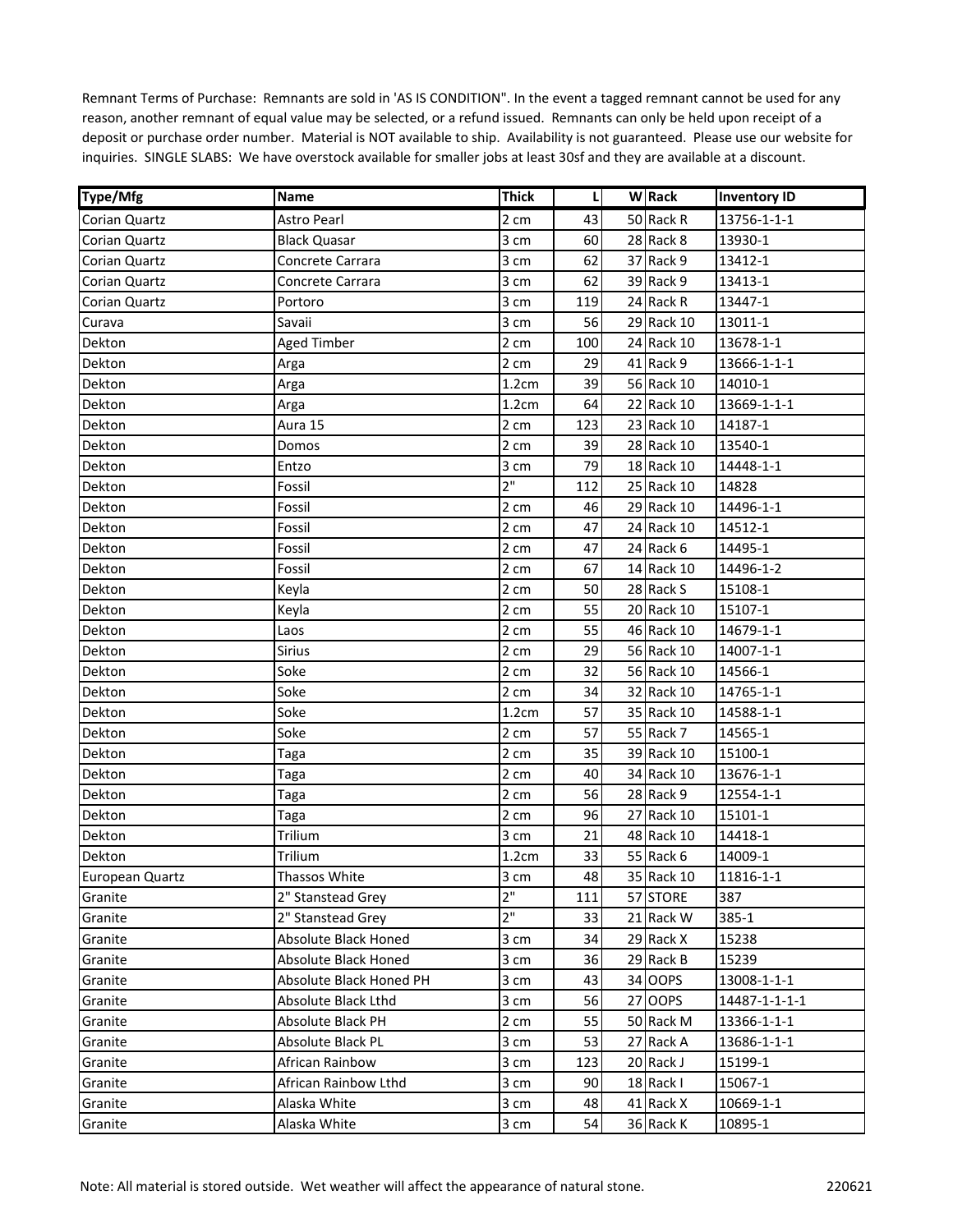| Type/Mfg | Name                      | <b>Thick</b> | L   | <b>W</b> Rack | <b>Inventory ID</b> |
|----------|---------------------------|--------------|-----|---------------|---------------------|
| Granite  | Amara                     | 3 cm         | 47  | 21 Rack X     | 13811-1-1-1         |
| Granite  | Amara                     | 3 cm         | 88  | 25 Rack P     | 13797-1             |
| Granite  | Amazon White              | 3 cm         | 121 | 15 Rack Q     | 12464-1-1           |
| Granite  | Antique Brown             | 3cm          | 26  | 47 Rack A     | 11883-1-1           |
| Granite  | Antique Brown             | 3 cm         | 53  | 27 Rack X     | 2592-1-1-1          |
| Granite  | Antique Brown Lthd        | 3 cm         | 48  | 27 Rack P     | 2532                |
| Granite  | Antique Ice               | 3 cm         | 60  | 34 Rack U     | 11682-1-1           |
| Granite  | Antique White             | 3 cm         | 41  | 38 Rack F     | 12567-1             |
| Granite  | Astoria                   | 3 cm         | 44  | 23 Rack V     | 11105-1             |
| Granite  | Astoria Lthd              | 3 cm         | 30  | 47 OOPS       | 10155-1             |
| Granite  | Astoria Lthd              | 3 cm         | 59  | 24 OOPS       | 10155-2             |
| Granite  | Azul Aran                 | 3 cm         | 47  | 37 Rack W     | 13712-1             |
| Granite  | Azul Aran                 | 3 cm         | 57  | 28 Rack U     | 10113-1-1           |
| Granite  | Azul Aran                 | 3 cm         | 72  | 33 Rack V     | $2167 - 1 - 1$      |
| Granite  | Azul Bahia                | 3 cm         | 25  | 61 Rack D     | 15227-1             |
| Granite  | Azul Bahia                | 3 cm         | 39  | 20 Rack V     | 15226-1             |
| Granite  | Azul Bahia                | 3 cm         | 51  | 31 Rack V     | 15225-1             |
| Granite  | Azul Bahia                | 3 cm         | 57  | 40 Rack X     | 15224-1             |
| Granite  | <b>Azul Platino</b>       | 3 cm         | 35  | 23 Rack A     | 13450-2             |
| Granite  | <b>Azul Platino</b>       | 3 cm         | 35  | 38 Rack P     | 13150-1-1           |
| Granite  | <b>Azul Platino</b>       | 3 cm         | 48  | 26 OOPS       | 2801-1              |
| Granite  | Azul Platino              | 3 cm         | 49  | 41 Rack D     | 10679-1-1           |
| Granite  | Azul Platino              | 3 cm         | 52  | 37 Rack E     | 12030-1             |
| Granite  | Azul Platino              | 3 cm         | 52  | 45 Rack H     | 11000-1             |
| Granite  | <b>Azul Platino</b>       | 3 cm         | 57  | 29 Rack B     | 12956-1             |
| Granite  | Azul Platino              | 3 cm         | 74  | 29 Rack H     | 12239-1-1           |
| Granite  | Azul Platino              | 3 cm         | 78  | 29 STORE      | 12416-1             |
| Granite  | Azul Platino              | 3 cm         | 96  | 35 Rack L     | 14268-1             |
| Granite  | Bahama Blue               | 3 cm         | 50  | 23 OOPS       | 2777                |
| Granite  | <b>Baltic Brown</b>       | 3 cm         | 72  | 25 Rack V     | 12845-1-1-1         |
| Granite  | Bellini                   | 3 cm         | 42  | 38 Rack P     | 2528                |
| Granite  | <b>Belverdere Lthd</b>    | 3 cm         | 35  | 36 Rack U     | 15041-1-1-1-1       |
| Granite  | <b>Betulaire</b>          | 3 cm         | 50  | 35 Rack K     | 2559                |
| Granite  | <b>Bianco Antico</b>      | 3 cm         | 53  | 24 Rack C     | 12925-1-1           |
| Granite  | <b>Bianco Aurum</b>       | 3cm          | 101 | 24 Rack U     | 11780-1             |
| Granite  | <b>Bianco Aurum Honed</b> | 3 cm         | 50  | 47 Rack A     | 10825-1             |
| Granite  | <b>Bianco Frost</b>       | 3 cm         | 81  | 52 Rack H     | 14941-1-1           |
| Granite  | Bianco Sardo              | 3 cm         | 130 | 34 Rack P     | 14233-1-1           |
| Granite  | Bianco Sardo              | 3 cm         | 47  | 42 Rack N     | 10127-1-1-1-1       |
| Granite  | Bianco Sardo              | 3 cm         | 73  | 37 Rack X     | 14398               |
| Granite  | <b>Black Galaxy</b>       | 3 cm         | 100 | 37 Rack H     | 14780               |
| Granite  | <b>Black Night Lthd</b>   | 3 cm         | 48  | 28 Rack D     | 2684-1              |
| Granite  | <b>Black Pearl</b>        | 3 cm         | 26  | 26 Rack Q     | 14513-1-1-1         |
| Granite  | <b>Black Pearl</b>        | 3 cm         | 44  | 38 Rack X     | 2940-1-1-1          |
| Granite  | Black Pearl PL            | 3 cm         | 29  | 58 Rack B     | 14663-1-1-1         |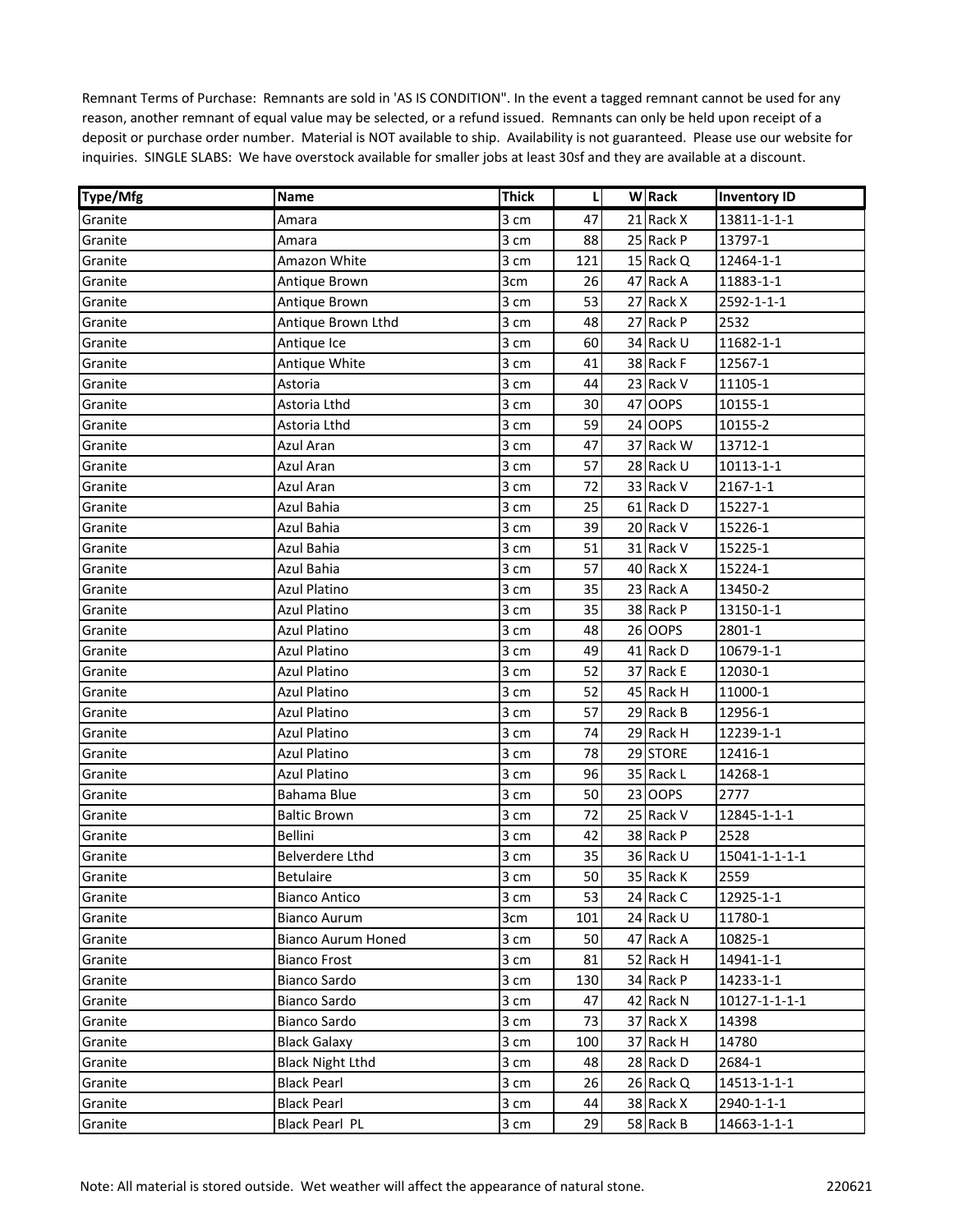| Type/Mfg | Name                    | <b>Thick</b> | L   | <b>W</b> Rack | <b>Inventory ID</b> |
|----------|-------------------------|--------------|-----|---------------|---------------------|
| Granite  | <b>Black Pearl PL</b>   | 3 cm         | 36  | 49 Rack Q     | 14392-1-1           |
| Granite  | <b>Black Pearl PL</b>   | 3 cm         | 42  | 49 Rack V     | 13224-1-1           |
| Granite  | <b>Black Pearl Lthd</b> | 3 cm         | 119 | 23 Rack Q     | 14931-1-1           |
| Granite  | <b>Black Pearl Lthd</b> | 3 cm         | 40  | 31 Rack C     | 15364-1             |
| Granite  | <b>Black Pearl Lthd</b> | 3 cm         | 46  | 56 Rack P     | 15036-1-1           |
| Granite  | <b>Black Pearl Lthd</b> | 3 cm         | 69  | 41 Rack L     | 14982-1             |
| Granite  | <b>Blue Dunes</b>       | 3 cm         | 27  | 41 Rack A     | 14390-1-1-1-1-1     |
| Granite  | <b>Blue Dunes</b>       | 3 cm         | 45  | 46 Rack Q     | 14369-1-1           |
| Granite  | <b>Blue Dunes</b>       | 3 cm         | 46  | 22 OOPS       | 14301-1-1-2-1       |
| Granite  | <b>Blue Dunes</b>       | 3 cm         | 47  | 28 Rack C     | 12890-1-1-1         |
| Granite  | Blue Dunes              | 3 cm         | 54  | 35 Rack V     | 12867-2-1-1         |
| Granite  | <b>Blue Dunes</b>       | 3 cm         | 54  | 66 Rack V     | 14302-1-1-1         |
| Granite  | <b>Blue Dunes</b>       | 3 cm         | 57  | 28 Rack X     | 14107               |
| Granite  | Blue Dunes              | 3 cm         | 73  | 28 OOPS       | 12867-1             |
| Granite  | <b>Blue Dunes</b>       | 3 cm         | 96  | 76 Rack N     | 15431-1             |
| Granite  | Blue Flower             | 3 cm         | 85  | 22 Rack D     | 14095-1-1-1         |
| Granite  | <b>Blue Pearl</b>       | 3 cm         | 33  | 31 Rack U     | 2521                |
| Granite  | <b>Blue Pearl</b>       | 3 cm         | 40  | 28 Rack X     | 11885-1-1           |
| Granite  | <b>Blue Pearl GT</b>    | 3 cm         | 61  | 42 Rack P     | 14288-1-1-1         |
| Granite  | <b>Blue Star</b>        | 3 cm         | 48  | 31 Rack D     | 11017-1-1-1         |
| Granite  | Butterfly               | 3 cm         | 43  | 38 Rack V     | 13744-1-1-1         |
| Granite  | <b>Butterfly</b>        | 3 cm         | 58  | 38 Rack M     | 2283-1-1-1          |
| Granite  | <b>Butterfly</b>        | 3 cm         | 78  | 75 Rack M     | 12769               |
| Granite  | <b>Butterfly</b>        | 3 cm         | 80  | 30 Rack O     | 14938-1-dup1        |
| Granite  | <b>Butterfly Green</b>  | 3 cm         | 35  | 24 OOPS       | 13620-1-1           |
| Granite  | <b>Butterfly Green</b>  | 3 cm         | 69  | 49 Rack J     | 15004-1-1-1         |
| Granite  | Cambrian Black Antiqued | 3 cm         | 45  | 31 Rack F     | $652 - 1 - 1$       |
| Granite  | Caravelas Gold          | 3 cm         | 50  | 25 Rack X     | 14897-1-1           |
| Granite  | Coffee Brown PL         | 3 cm         | 92  | 43 Rack Q     | 14641-1-1           |
| Granite  | <b>Colonial Gold</b>    | 3 cm         | 42  | 40 Rack X     | 14056-1-1           |
| Granite  | <b>Colonial Gold</b>    | 3 cm         | 59  | 26 Rack X     | 12568-2-1-1-1       |
| Granite  | <b>Colonial White</b>   | 3 cm         | 58  | 31 Rack H     | 12377-1-1-1-1       |
| Granite  | Copenhagen              | 3cm          | 70  | 26 OOPS       | 11757-1             |
| Granite  | Costa Smeralda          | 3 cm         | 114 | 69 Rack H     | 13303-1             |
| Granite  | Costa Smeralda Lthd     | 3 cm         | 110 | 20 Rack G     | 15094-1-1           |
| Granite  | Costa Smeralda PL       | 3 cm         | 87  | 45 Rack P     | 14933-1-1           |
| Granite  | Cranberry Brown         | 3 cm         | 131 | 44 Rack H     | 11404-1             |
| Granite  | Cranberry Brown         | 3 cm         | 32  | 48 OOPS       | 1215                |
| Granite  | Cranberry Brown         | 3 cm         | 61  | 23 Rack X     | 10918-1-1           |
| Granite  | <b>Cranberry Brown</b>  | 3 cm         | 70  | 26 Rack E     | 2604                |
| Granite  | <b>Cranberry Brown</b>  | 3 cm         | 96  | 76 Rack E     | 2636-1              |
| Granite  | Crema Bordeaux          | 3 cm         | 86  | 32 Rack K     | 12766-1-1-1         |
| Granite  | Crystal Black           | 3 cm         | 105 | 13 Rack W     | 14844-1             |
| Granite  | Crystal Black           | 3 cm         | 65  | 40 Rack U     | 10904-1-1           |
| Granite  | Crystal Black Honed     | 3 cm         | 34  | 42 Rack E     | 12656-1-1           |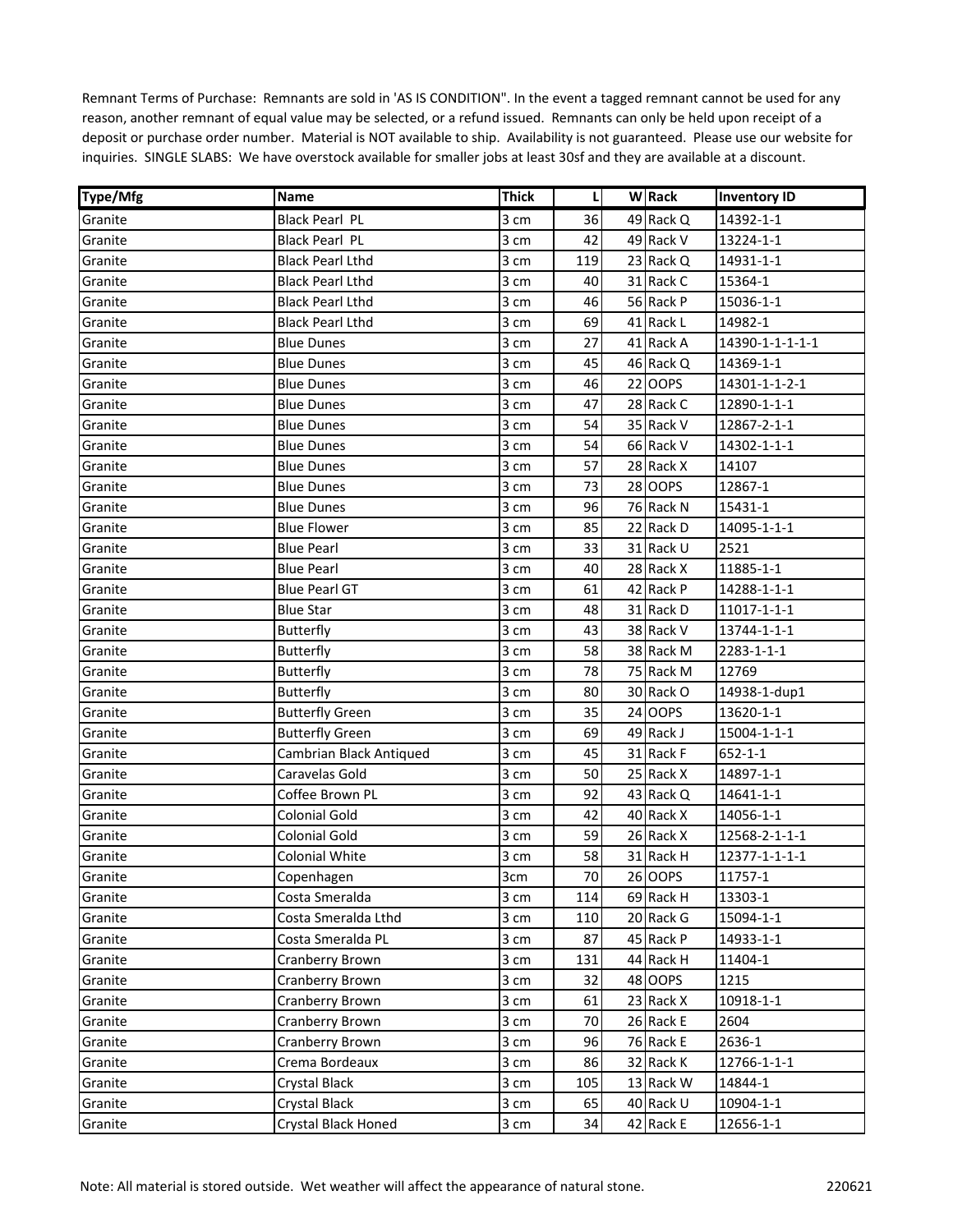| Type/Mfg | Name                    | Thick | L   | <b>W</b> Rack | <b>Inventory ID</b> |
|----------|-------------------------|-------|-----|---------------|---------------------|
| Granite  | <b>Crystal Gold</b>     | 3 cm  | 71  | 35 Rack U     | $2747 - 1 - 1 - 1$  |
| Granite  | Dalmation               | 3 cm  | 47  | 29 OOPS       | 10268-1-1-1         |
| Granite  | Delicatus White         | 3 cm  | 33  | 21 Rack V     | 15221-1-1           |
| Granite  | Delicatus White         | 3 cm  | 52  | 35 Rack C     | 11529-1-1-1         |
| Granite  | <b>Fantasy Brown</b>    | 3 cm  | 112 | 34 Rack Q     | 15205-1-1           |
| Granite  | <b>Fantasy Brown</b>    | 3 cm  | 18  | 70 Rack U     | 15333-1             |
| Granite  | <b>Fantasy Brown</b>    | 3 cm  | 25  | 39 Rack C     | 13451-1             |
| Granite  | <b>Fantasy Brown</b>    | 3 cm  | 28  | 41 Rack D     | 15142-1-1           |
| Granite  | Fantasy Brown           | 3 cm  | 35  | 39 OOPS       | 14854-1-1           |
| Granite  | <b>Fantasy Brown</b>    | 3 cm  | 39  | 28 OOPS       | 10543-1-1-1         |
| Granite  | <b>Fantasy Brown</b>    | 3 cm  | 44  | 43 Rack J     | 15354-1             |
| Granite  | <b>Fantasy Brown</b>    | 3 cm  | 51  | 37 Rack P     | 14772-1-1           |
| Granite  | <b>Fantasy Brown</b>    | 3 cm  | 70  | 34 Rack M     | 15328-1             |
| Granite  | Fantasy Brown           | 3 cm  | 74  | 38 Rack O     | 15163-1             |
| Granite  | <b>Fantasy Brown</b>    | 3 cm  | 76  | 42 Rack I     | 15332-1-1           |
| Granite  | <b>Fantasy Brown</b>    | 3 cm  | 93  | 71 Rack H     | 15353-1             |
| Granite  | <b>Fantasy Grey</b>     | 3 cm  | 26  | 36 Rack P     | 14316-2-1           |
| Granite  | Ferro Gold              | 3 cm  | 34  | 21 OOPS       | 13502-1-1           |
| Granite  | Ferro Gold              | 3 cm  | 91  | 48 Rack O     | 15249-1-1           |
| Granite  | Ferro Gold              | 3 cm  | 99  | 20 Rack X     | 13505-1             |
| Granite  | Flor de Liz             | 3 cm  | 64  | 43 Rack Q     | 2477-1              |
| Granite  | Gallactica              | 3 cm  | 37  | 47 Rack J     | 1352-1              |
| Granite  | Ganashe                 | 3 cm  | 53  | 33 Rack B     | 14128-1-1-1         |
| Granite  | Ganashe                 | 3 cm  | 56  | 33 Rack U     | 14175-1             |
| Granite  | Giallo Bahia            | 3 cm  | 82  | 44 Rack P     | 12214-1             |
| Granite  | Giallo Fiorito          | 3 cm  | 35  | 69 Rack H     | $355 - 1 - 1$       |
| Granite  | Giallo Fiorito          | 3 cm  | 61  | 25 Rack U     | 10136-1-1           |
| Granite  | Giallo Napolean         | 3 cm  | 83  | 31 Rack K     | 2196-1-1            |
| Granite  | Giallo Ornamental       | 3 cm  | 30  | 36 Rack N     | 13371-1             |
| Granite  | Giallo Ornamental       | 3 cm  | 36  | 40 Rack D     | 13724-1-1           |
| Granite  | Giallo Ornamental       | 3 cm  | 49  | 31 Rack L     | 2168                |
| Granite  | Giallo Ornamental       | 3 cm  | 51  | 43 Rack H     | 13613-1             |
| Granite  | Giallo Ornamental       | 3 cm  | 56  | 35 Rack L     | 10160-1-1-1         |
| Granite  | Giallo Ornamental       | 3 cm  | 66  | 47 Rack E     | 13598-1             |
| Granite  | Giallo Ornamental       | 3cm   | 79  | 29 Rack F     | 13705-1             |
| Granite  | Giallo Ornamental Dark  | 3 cm  | 58  | 32 Rack C     | 2605                |
| Granite  | Giallo Ornamental Light | 3 cm  | 60  | 39 Rack D     | 1813-1              |
| Granite  | Golden Cascade          | 3 cm  | 49  | 42 Rack O     | 10523-1-1           |
| Granite  | Golden King             | 3 cm  | 42  | 25 Rack L     | 14401               |
| Granite  | Golden King             | 3 cm  | 44  | 31 Rack J     | 1912-1              |
| Granite  | Golden King             | 3 cm  | 44  | 43 Rack M     | 10002-1-1           |
| Granite  | Golden King             | 3 cm  | 45  | 43 Rack M     | 2065-1-1            |
| Granite  | Golden King             | 3 cm  | 55  | 47 OOPS       | 2123-1-1            |
| Granite  | Golden King             | 3 cm  | 68  | 40 Rack D     | 10793-1-1           |
| Granite  | Golden King             | 3 cm  | 86  | 36 Rack L     | 14402               |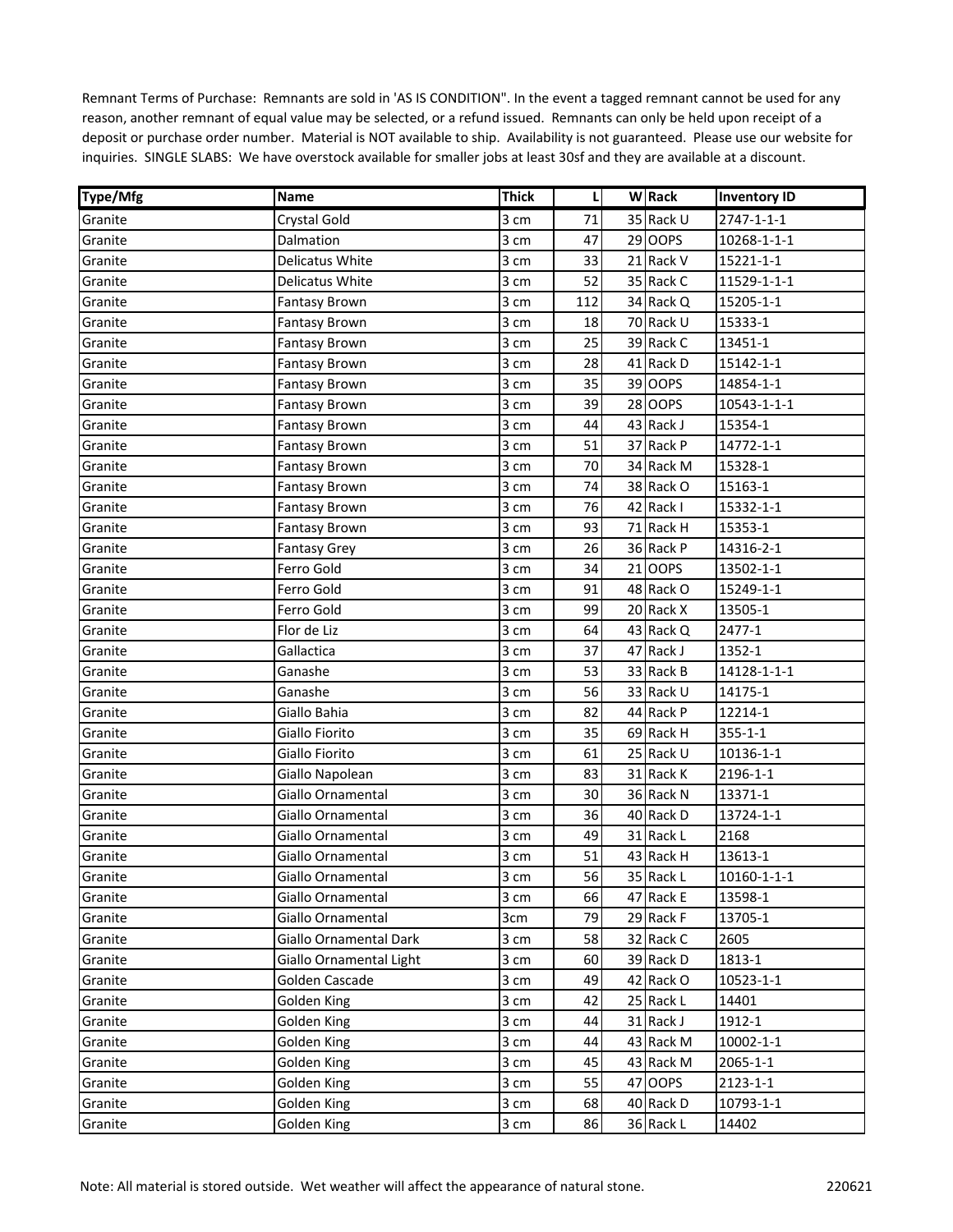| <b>Type/Mfg</b> | Name                 | <b>Thick</b> | L   | W Rack      | <b>Inventory ID</b> |
|-----------------|----------------------|--------------|-----|-------------|---------------------|
| Granite         | Golden King          | 3 cm         | 90  | 25 Rack L   | 14403               |
| Granite         | Golden Leaf          | 3 cm         | 59  | 42 Rack T   | 2497                |
| Granite         | Golden Typoon        | 3 cm         | 56  | 31 Rack V   | 11960-1             |
| Granite         | Golden Typoon        | 3 cm         | 96  | 32 Rack J   | 13973-1-1           |
| Granite         | <b>Green Slate</b>   | 3cm          | 84  | 24 Rack L   | 13884               |
| Granite         | Himalaya             | 3 cm         | 38  | 38 Rack C   | 12825-1             |
| Granite         | Ice White            | 3 cm         | 74  | 23 Rack I   | 14838-1-1           |
| Granite         | Ivory Brown          | 3 cm         | 71  | 48 Rack M   | 2230-1              |
| Granite         | Ivory Brown          | 3 cm         | 88  | 64 Rack E   | 2594-1-1-1          |
| Granite         | <b>Ivory Fantasy</b> | 3 cm         | 49  | 23 OOPS     | 2776                |
| Granite         | Ivory Raw Silk       | 3 cm         | 55  | 30 Rack G   | 2505                |
| Granite         | Jeriba               | 3 cm         | 32  | 54 Rack N   | 13793-1-1           |
| Granite         | Jet Mist PH          | 3 cm         | 44  | 34 Rack U   | 14841-1-1-1         |
| Granite         | Juparana Classico    | 3 cm         | 37  | 32 Rack J   | Rem - 281           |
| Granite         | Kashmir Cream        | 3 cm         | 117 | 25.5 Rack L | 11868               |
| Granite         | Kashmir Cream        | 3cm          | 60  | 25.5 Rack V | 11867               |
| Granite         | Kashmir Cream        | 3cm          | 78  | 40 Rack F   | 11826-1             |
| Granite         | Kashmir Cream        | 3 cm         | 78  | 41 Rack O   | 11794-1             |
| Granite         | Kashmir Cream Lthd   | 3 cm         | 28  | 32 OOPS     | 1931-1-1-1-1        |
| Granite         | Kodiak Antiqued      | 3 cm         | 36  | 38 Rack G   | 1818-1-1            |
| Granite         | Ladies Dream         | 3 cm         | 60  | 36 Rack J   | 2504                |
| Granite         | Lapidus              | 3 cm         | 48  | 34 Rack H   | 2578                |
| Granite         | Latinum              | 3 cm         | 34  | 37 Rack J   | 2218-1              |
| Granite         | Lava Vecchia         | 3 cm         | 33  | 28 OOPS     | 11432-1-1           |
| Granite         | Lava Vecchia         | 3 cm         | 60  | 24 Rack O   | 11031-1             |
| Granite         | Lava Vecchia         | 3cm          | 72  | 36 Rack N   | 11406-1             |
| Granite         | London White         | 3 cm         | 54  | 33 Rack H   | 10916-1-1-1-1       |
| Granite         | Luna Pearl           | 3 cm         | 45  | 20 Rack B   | 15201-1-1           |
| Granite         | Luna Pearl           | 3 cm         | 46  | 43 Rack J   | 15255-1             |
| Granite         | Luna Pearl           | 3 cm         | 52  | 29 Rack I   | 13815-1-1-1-1       |
| Granite         | Luna Pearl           | 3 cm         | 53  | 34 Rack X   | 14643-1-1           |
| Granite         | Luna Pearl           | 3 cm         | 55  | 45 Rack W   | 12977-1-1           |
| Granite         | Luna Pearl           | 3 cm         | 61  | 20 Rack A   | 14761-1-1-1         |
| Granite         | Luna Pearl           | 3 cm         | 66  | 25 Rack I   | 14786               |
| Granite         | Luna Pearl           | 3 cm         | 92  | 33 Rack Q   | 15394-1             |
| Granite         | Magnific Dark        | 3 cm         | 41  | 36 STORE    | 10839-1-1           |
| Granite         | Mascarello           | 3 cm         | 65  | 26 Rack F   | 1866-1-1            |
| Granite         | Millenium Cream      | 3 cm         | 62  | 25 Rack U   | 1415-1-1-1          |
| Granite         | Misty Night Lthd     | 3 cm         | 66  | 25 OOPS     | 12198-1-1           |
| Granite         | Moon Light           | 3 cm         | 57  | 66 Rack J   | 14089-1-1-1         |
| Granite         | Nassau Light         | 3 cm         | 49  | 37 Rack A   | 12509-1             |
| Granite         | Navajo brown Lthd    | 3cm          | 25  | 36 OOPS     | 11427-1-1           |
| Granite         | Nero Mist Honed      | 3 cm         | 114 | 20 Rack J   | 14437-1             |
| Granite         | Nero Mist Honed      | 3 cm         | 33  | 76 Rack Q   | 14274-1             |
| Granite         | Nero Mist Honed      | 3 cm         | 56  | 23 Rack D   | 14574-1             |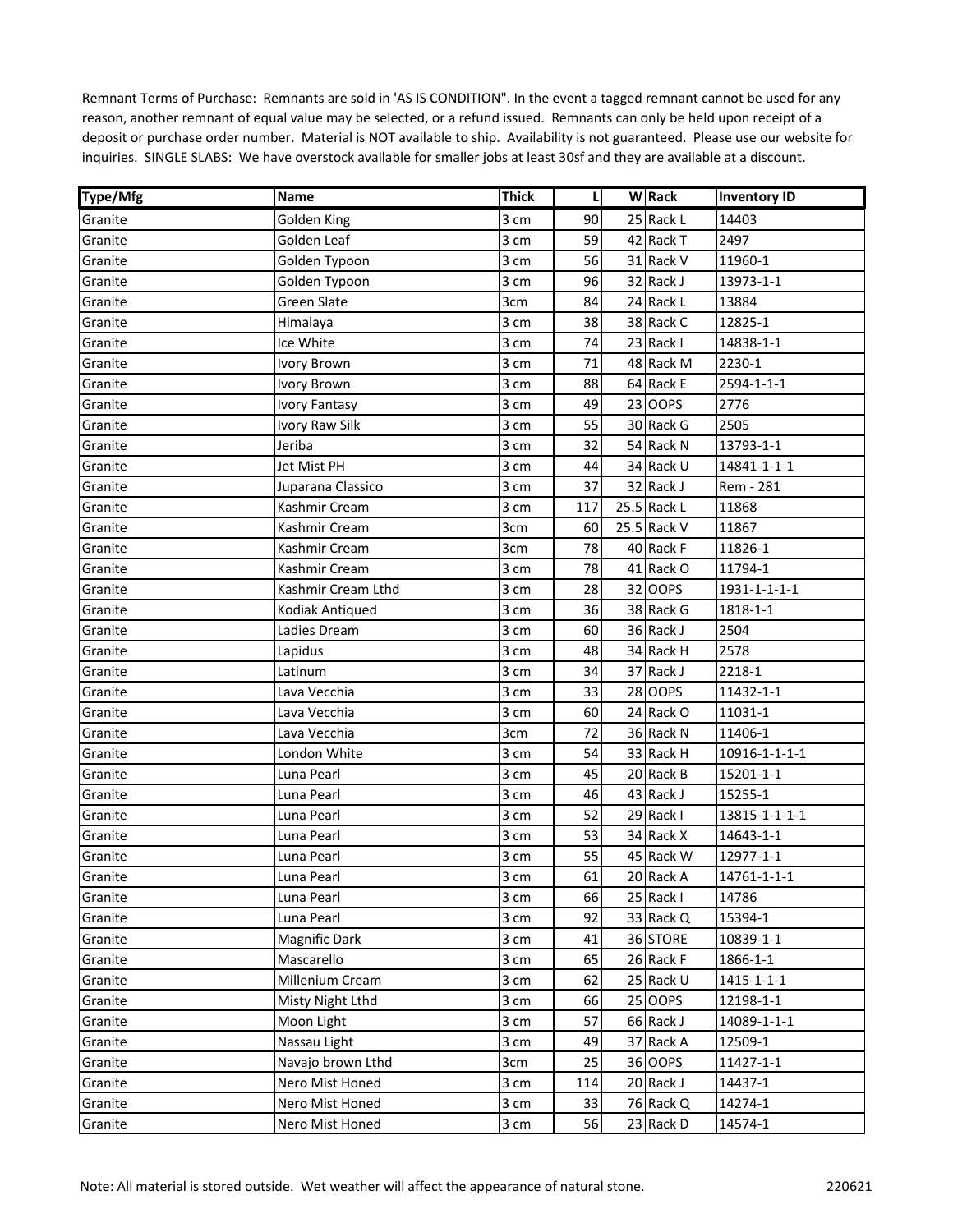| <b>Type/Mfg</b> | Name                     | <b>Thick</b> | L   | W Rack    | <b>Inventory ID</b>    |
|-----------------|--------------------------|--------------|-----|-----------|------------------------|
| Granite         | Nero Mist Honed          | 3 cm         | 65  | 27 Rack A | 14575                  |
| Granite         | Nero Mist Honed          | 3 cm         | 73  | 36 Rack V | 14573                  |
| Granite         | Nero Mist Honed          | 3 cm         | 84  | 35 Rack L | 14438-1                |
| Granite         | Nettuno Bordeaux         | 3 cm         | 47  | 44 Rack V | 11283-1-1-1            |
| Granite         | New Azul Aran            | 3 cm         | 37  | 43 Rack D | 13023-1-1              |
| Granite         | New Azul Aran            | 3 cm         | 57  | 25 OOPS   | $1014 - 1 - 1 - 1$     |
| Granite         | New Azul Aran            | 3 cm         | 58  | 25 OOPS   | 14456-1-1-1            |
| Granite         | New Caledonia            | 3 cm         | 120 | 33 Rack O | 14501-1-1              |
| Granite         | New Caledonia            | 3 cm         | 122 | 37 OOPS   | 11095-1-1              |
| Granite         | New Caledonia            | 3 cm         | 41  | 37 OOPS   | 11095-1-1-1            |
| Granite         | New Caledonia            | 3 cm         | 44  | 54 Rack P | 15113                  |
| Granite         | New Caledonia            | 3 cm         | 45  | 33 OOPS   | 10005-1-1              |
| Granite         | New Caledonia            | 3 cm         | 57  | 25 Rack U | 10313-1-1              |
| Granite         | New Caledonia            | 3 cm         | 57  | 26 Rack U | 12123-1-1-1            |
| Granite         | New Caledonia            | 3 cm         | 58  | 31 Rack U | 1523-1                 |
| Granite         | New Caledonia            | 3 cm         | 60  | 34 Rack V | 13728-1                |
| Granite         | New Caledonia            | 3 cm         | 61  | 35 Rack L | 15114                  |
| Granite         | New Caledonia            | 3 cm         | 62  | 24 Rack K | 14623-1-1              |
| Granite         | New Caledonia            | 3 cm         | 69  | 35 Rack U | 14727-1-1              |
| Granite         | New Caledonia            | 3 cm         | 72  | 20 Rack C | 14628-1                |
| Granite         | New Caledonia            | 3 cm         | 74  | 24 Rack E | 11595-1-1              |
| Granite         | New Caledonia            | 3 cm         | 90  | 33 Rack G | 15177-1-1-1            |
| Granite         | New Caledonia            | 3 cm         | 92  | 40 Rack Q | 14500-1                |
| Granite         | New Caledonia            | 3 cm         | 98  | 47 Rack N | 15307-1                |
| Granite         | New Cardossa Leathered   | 3 cm         | 121 | 13 Rack H | 14810-1                |
| Granite         | New River White Lthd     | 3 cm         | 51  | 23 Rack V | $1087 - 1 - 1 - 1 - 1$ |
| Granite         | New Venetian Gold        | 3 cm         | 127 | 40 Rack I | 14849                  |
| Granite         | New Venetian Gold        | 3 cm         | 128 | 21 Rack M | 14815-1                |
| Granite         | New Venetian Gold        | 3 cm         | 37  | 48 Rack J | 14058-1                |
| Granite         | New Venetian Gold        | 3 cm         | 44  | 44 Rack M | 14547-1-1              |
| Granite         | New Venetian Gold        | 3 cm         | 50  | 38 Rack A | 14832-1                |
| Granite         | <b>New Venetian Gold</b> | 3 cm         | 72  | 21 Rack Q | 14057-1-1              |
| Granite         | Olive Marrone            | 3 cm         | 49  | 31 Rack Q | 2595-1-1               |
| Granite         | Oyster White             | 3 cm         | 59  | 39 Rack W | 10953-1-1              |
| Granite         | Paradiso                 | 3 cm         | 42  | 28 Rack J | 2560                   |
| Granite         | Peacock Green            | 3cm          | 46  | 34 Rack D | 11475-1                |
| Granite         | Peacock Green            | 3 cm         | 48  | 25 Rack W | 12667                  |
| Granite         | Peacock Green            | 3 cm         | 59  | 25 Rack W | 12666                  |
| Granite         | Peacock Green            | 3 cm         | 79  | 21 Rack J | 13321-1-1-1            |
| Granite         | Persa Gold               | 3 cm         | 46  | 30 Rack M | 2549                   |
| Granite         | Piracema White           | 3 cm         | 20  | 75 Rack X | 12731-1-1              |
| Granite         | Piracema White Lthd      | 3 cm         | 121 | 21 Rack L | 15315-1-1              |
| Granite         | Piracema White Lthd      | 3 cm         | 86  | 19 Rack I | 15316-1-1              |
| Granite         | Piracema White P/H       | 3 cm         | 57  | 34 Rack L | 14461-1-1              |
| Granite         | Piracema White P/H       | 3 cm         | 86  | 36 Rack V | 14460-1                |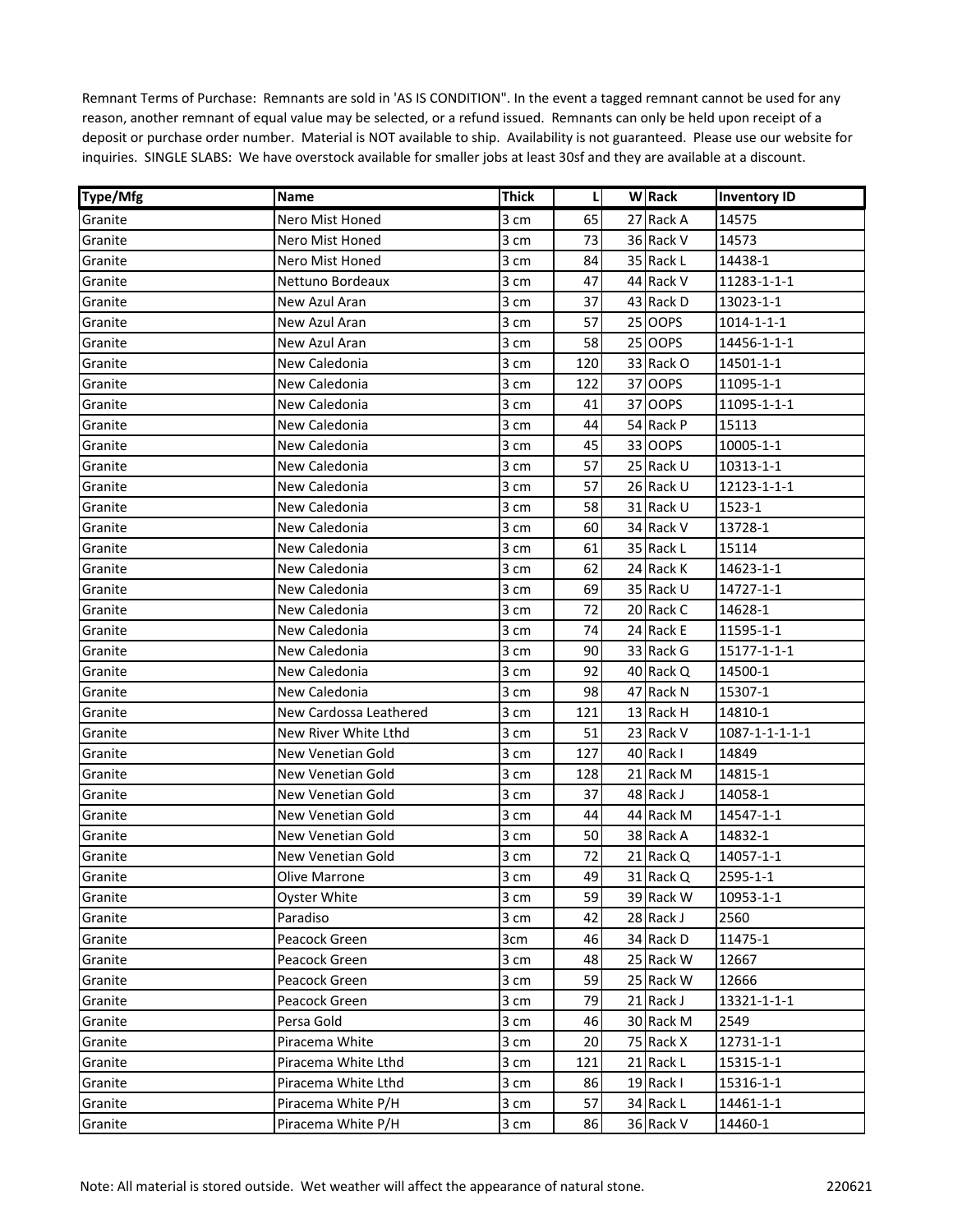| <b>Type/Mfg</b> | Name                      | <b>Thick</b> | L   | <b>W</b> Rack      | <b>Inventory ID</b>    |
|-----------------|---------------------------|--------------|-----|--------------------|------------------------|
| Granite         | Rio De Janeiro Cream      | 3 cm         | 42  | 35 Rack V          | 12056-1                |
| Granite         | <b>River Bordeaux</b>     | 3 cm         | 46  | 34 Rack X          | 11102-1                |
| Granite         | River White               | 3 cm         | 77  | 52 Rack Q          | 14342-1-1-1            |
| Granite         | Riviera                   | 3 cm         | 61  | 41 Rack X          | 11165-1                |
| Granite         | Rosa Porrino              | 3 cm         | 58  | 46 Rack O          | 12054-1                |
| Granite         | Sahara Sky                | 3 cm         | 31  | 67 Rack F          | 11773-1                |
| Granite         | Sahara Sky                | 3 cm         | 48  | 24 Rack E          | 10948-1                |
| Granite         | Sahara Sky                | 3 cm         | 49  | 33 Rack W          | 10817-1                |
| Granite         | Sahara Sky                | 3 cm         | 53  | 24 Rack W          | 11046-1                |
| Granite         | Santa Helena              | 3 cm         | 46  | 55 Rack F          | 13192-1-1              |
| Granite         | Santa Helena              | 3 cm         | 66  | 75 Rack M          | 13191-1                |
| Granite         | Santa Helena              | 3 cm         | 98  | 24 Rack L          | 13199-1                |
| Granite         | Sapphire Blue             | 3 cm         | 48  | 32 Rack V          | $1111 - 1 - 1 - 1 - 1$ |
| Granite         | Sapphire Blue             | 3 cm         | 51  | 26 Rack B          | 2597                   |
| Granite         | Sapphire Blue             | 3 cm         | 60  | 47 Rack J          | 13556-1-1-1-1          |
| Granite         | Sapphire Blue             | 3 cm         | 76  | 25 Rack U          | 12527-1                |
| Granite         | Sapphire Blue             | 3 cm         | 80  | 60 Rack F          | 11915-1-1              |
| Granite         | Sapphire Blue             | 3 cm         | 83  | 29 Rack Q          | 13555-1-1-1            |
| Granite         | Sapphire Blue             | 3 cm         | 98  | 72 Rack H          | 13326-1                |
| Granite         | <b>Scottish Meadow PH</b> | 3 cm         | 42  | 48 Rack B          | 13063-1-1              |
| Granite         | Sea Pearl                 | 3 cm         | 28  | 48 OOPS            | 14297-1                |
| Granite         | Sea Pearl                 | 3 cm         | 35  | 28 Rack C          | 15351-1-1-1            |
| Granite         | Shiva Pink                | 3 cm         | 52  | 28 Rack P          | 2523                   |
| Granite         | Shivakashi                | 3 cm         | 88  | 77 Rack Q          | 2516                   |
| Granite         | Sienna Bordeaux           | 3 cm         | 45  | 32 Rack V          | 11914-2                |
| Granite         | Silver Cloud              | 3 cm         | 132 | 21 Rack D          | 13790-1                |
| Granite         | Silver Cloud              | 3 cm         | 22  | 51 Rack X          | 13790-2                |
| Granite         | Silver Cloud              | 2 cm         |     | 33" !9 3/4" Rack B | 14829                  |
| Granite         | Silver Cloud              | 3 cm         | 50  | 44 Rack A          | 11548-1                |
| Granite         | Silver Cloud              | 3 cm         | 53  | 41 Rack U          | 11365-1                |
| Granite         | Silver Grey               | 3 cm         | 34  | 37 Rack X          | 14099                  |
| Granite         | Silver Grey Honed         | 3 cm         | 105 | 49 Rack P          | 14934-1-1              |
| Granite         | Silver Grey Honed         | 3 cm         | 53  | 40 Rack J          | 14534-1-1              |
| Granite         | Silver Grey Honed         | 3 cm         | 59  | 30 OOPS            | 14290-1                |
| Granite         | Silver Grey P/L           | 3 cm         | 105 | 15 Rack K          | 14789-1-1              |
| Granite         | Silver Grey P/L           | 3 cm         | 75  | 32 Rack M          | 14788-1                |
| Granite         | <b>Silver Meadow</b>      | 3 cm         | 90  | 35 Rack O          | 14956-1                |
| Granite         | Silver Pearl              | 3 cm         | 31  | 25 Rack W          | 12837-1-1              |
| Granite         | Silver Pearl              | 3 cm         | 37  | 35 Rack W          | 14100                  |
| Granite         | Silver Pearl              | 3 cm         | 39  | 31 OOPS            | 11707-2                |
| Granite         | Silver Pearl              | 3 cm         | 41  | 40 Rack J          | 2423-1-1-1             |
| Granite         | Silver Pearl              | 3cm          | 50  | 42 Rack K          | 11339-1-1              |
| Granite         | Silver Pearl              | 3 cm         | 51  | 38 Rack A          | 13060-1                |
| Granite         | Silver Pearl Honed        | 3 cm         | 78  | 24 Rack P          | 12879-1-1-1            |
|                 | Silver Pearl Lthd         |              | 39  | 41 Rack F          | 13936-1-1              |
| Granite         |                           | 3 cm         |     |                    |                        |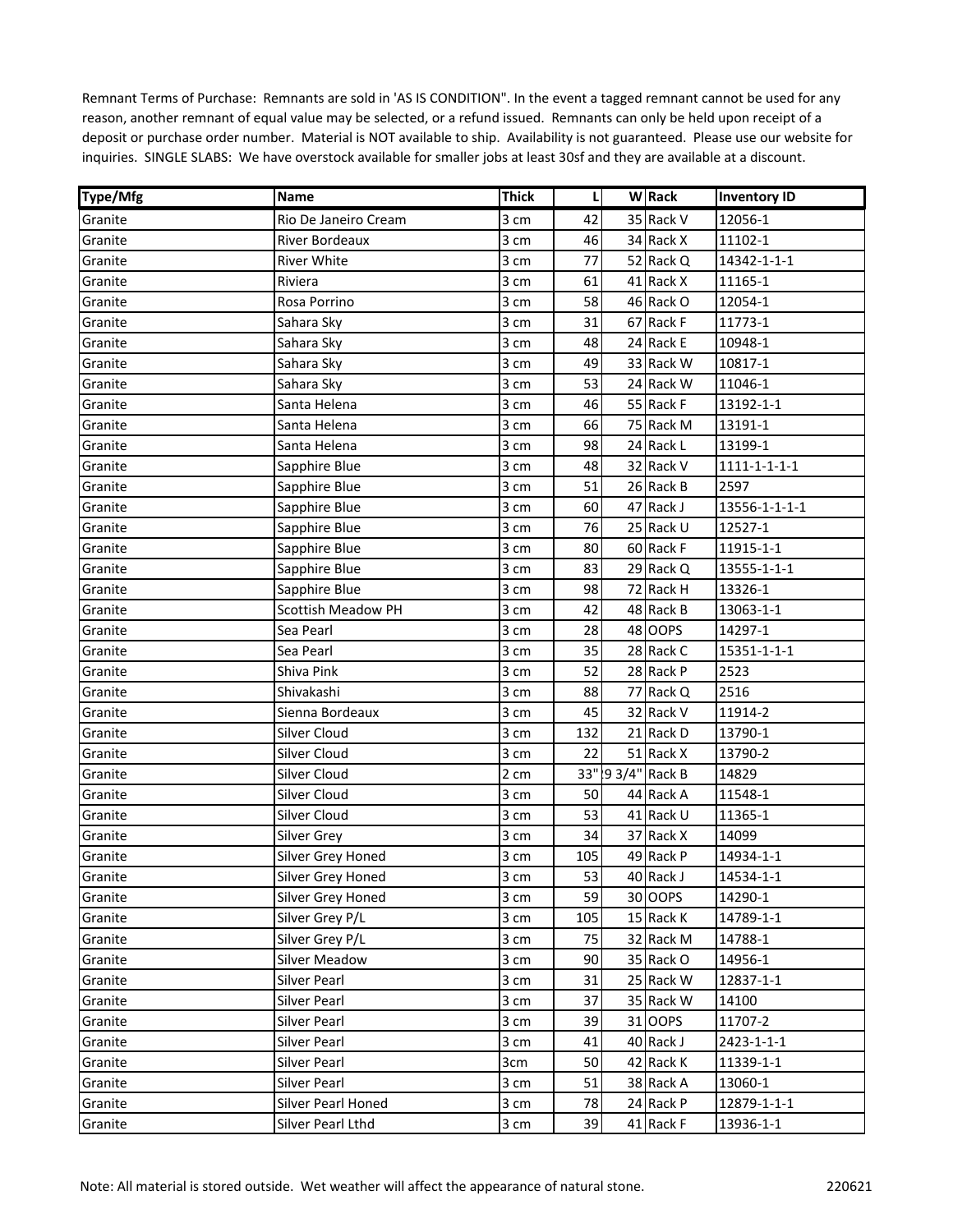| Type/Mfg | Name                      | Thick | L   | <b>W</b> Rack | <b>Inventory ID</b> |
|----------|---------------------------|-------|-----|---------------|---------------------|
| Granite  | Silver Pearl Lthd         | 3 cm  | 45  | 46 Rack V     | 12848-1-1           |
| Granite  | Silver Pearl Lthd         | 3 cm  | 52  | 50 Rack O     | 12141-1-1           |
| Granite  | Silver Pearl Lthd         | 3 cm  | 67  | 29 Rack C     | 12325-1-1           |
| Granite  | Silver Pearl Lthd         | 3cm   | 92  | 31 Rack N     | 15095-1-1           |
| Granite  | Silver Pearl Lthd P/L     | 3 cm  | 46  | 27 OOPS       | 12584-1-1           |
| Granite  | Silver Pearl P/L          | 3 cm  | 36  | 40 Rack M     | 14281-1             |
| Granite  | Silver Pearl P/L          | 3 cm  | 50  | 28 Rack A     | 13372-1-1           |
| Granite  | Silver Pearl P/L          | 3 cm  | 55  | 31 OOPS       | 13817-1-1           |
| Granite  | Silver Pearl P/L          | 3 cm  | 78  | 28 Rack Q     | 15000               |
| Granite  | Silver Pearl P/L          | 3 cm  | 95  | 49 Rack X     | 14178               |
| Granite  | Silverado P/H             | 3 cm  | 51  | 27 Rack P     | 15343-1             |
| Granite  | Snow Drift Lthd           | 3 cm  | 69  | 31 Rack X     | 12455-1             |
| Granite  | Snow Fall                 | 3 cm  | 36  | 31 Rack W     | 2882-1              |
| Granite  | Snow Fall                 | 3 cm  | 37  | 48 Rack D     | 13644-1             |
| Granite  | Snow Fall                 | 3 cm  | 38  | 33 OOPS       | 2906-1              |
| Granite  | Snow Fall                 | 3 cm  | 71  | 49 Rack G     | 13670-1             |
| Granite  | Snow Fall                 | 3 cm  | 72  | 25 OOPS       | 13664-1             |
| Granite  | Snow Fall                 | 3 cm  | 74  | 58 Rack J     | 13910-1             |
| Granite  | <b>Snow Storm</b>         | 3 cm  | 56  | 25 Rack V     | 12114               |
| Granite  | Snowland                  | 3 cm  | 41  | 31 Rack F     | 2044-1-1-1          |
| Granite  | <b>Splendor White</b>     | 3 cm  | 67  | 25 Rack K     | 14553-1-1           |
| Granite  | Splendor White Lthd       | 3 cm  | 78  | 20 Rack I     | 12984-1-1-1         |
| Granite  | St Cecelia Classic        | 3 cm  | 47  | 32 OOPS       | 10214-1-1           |
| Granite  | St Cecelia Classic        | 3 cm  | 58  | 36 Rack G     | 11554               |
| Granite  | St Cecelia Classic        | 3 cm  | 66  | 71 Rack G     | 2661                |
| Granite  | <b>St Cecelia Classic</b> | 3 cm  | 71  | 23 Rack D     | 14434-1-1           |
| Granite  | <b>St Cecelia Classic</b> | 3 cm  | 73  | 41 Rack Q     | 14435-1             |
| Granite  | St Cecelia Classic        | 3 cm  | 94  | 25 Rack P     | 2530                |
| Granite  | St Cecelia Classic Lthd   | 3 cm  | 91  | 25 Rack P     | 10919-1-1-1         |
| Granite  | St Cecelia Lt             | 3 cm  | 100 | 22 Rack K     | 15060-1             |
| Granite  | St Cecelia Lt             | 3 cm  | 114 | 19 Rack G     | 14959-1-1-1         |
| Granite  | St Cecelia Lt             | 3 cm  | 43  | 32 Rack D     | 15187-1             |
| Granite  | St Cecelia Lt             | 3 cm  | 50  | 46 Rack Q     | 14349-1             |
| Granite  | St Cecelia Lt             | 3 cm  | 54  | 24 Rack L     | 14936-1             |
| Granite  | St Cecelia Lt             | 3 cm  | 62  | 44 Rack F     | 12901-1-1           |
| Granite  | St Cecelia Lt             | 3 cm  | 72  | 23 Rack V     | 13470-1-1-1         |
| Granite  | St Cecelia Lt             | 3 cm  | 73  | 54 Rack M     | 13560-1             |
| Granite  | St Cecelia Lt             | 3 cm  | 75  | 21 Rack W     | 14958-1             |
| Granite  | St Cecelia Lt             | 3 cm  | 75  | 31 Rack W     | 14549-1             |
| Granite  | St Cecelia Lt             | 3 cm  | 79  | 42 Rack I     | 14599-1-1           |
| Granite  | St Cecelia Lt             | 3 cm  | 84  | 73 Rack N     | 14363-1             |
| Granite  | St Cecelia Lt             | 3 cm  | 87  | 72 Rack M     | 13784-1-1-1         |
| Granite  | St Cecelia Lt             | 3 cm  | 93  | 22 Rack C     | 15268               |
| Granite  | Stanstead Grey            | 3 cm  | 70  | 19 OOPS       | 2781-1-1            |
| Granite  | <b>Stephanie Fashion</b>  | 3 cm  | 44  | 44 Rack M     | 2548                |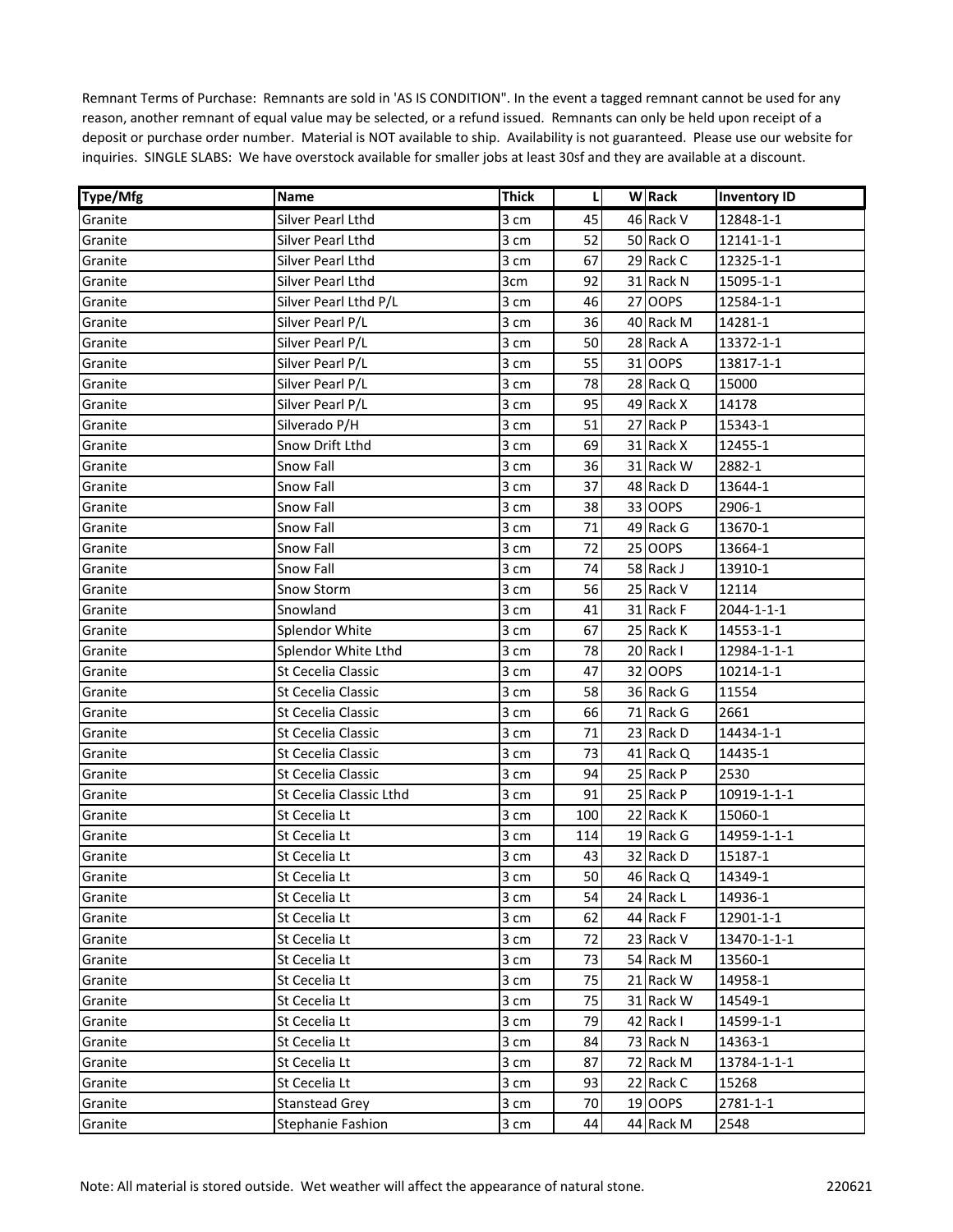| <b>Type/Mfg</b> | Name                         | <b>Thick</b>       | L   | <b>W</b> Rack | <b>Inventory ID</b> |
|-----------------|------------------------------|--------------------|-----|---------------|---------------------|
| Granite         | <b>Super White</b>           | 3 cm               | 41  | 41 Rack Q     | 11925-1-1-1         |
| Granite         | Sygma White                  | 3 cm               | 45  | 21 OOPS       | 15274-1-1           |
| Granite         | Sygma White                  | 3 cm               | 69  | 36 Rack N     | 14975-1-1           |
| Granite         | Sygma White                  | 3 cm               | 74  | 25 Rack L     | 14948-1             |
| Granite         | Taj Mahal                    | 3 cm               | 121 | 23 Rack O     | 15278-1             |
| Granite         | Tan Brown                    | 3 cm               | 39  | 42 Rack X     | 13497-1-1           |
| Granite         | <b>Tan Brown</b>             | 3cm                | 75  | 44 Rack C     | 11854-1-1           |
| Granite         | Tan Brown                    | 3 cm               | 85  | 42 Rack N     | 12658-1             |
| Granite         | Taupe                        | 3 cm               | 45  | 57 Rack E     | 10639-1-1-1         |
| Granite         | Thunder White                | 3 cm               | 44  | 44 Rack U     | 12875-1             |
| Granite         | Thunder White                | 3 cm               | 63  | 19 Rack K     | 13467-1-1-1-1       |
| Granite         | <b>Thunder White</b>         | 3 cm               | 91  | 20 Rack U     | 12739-1-1           |
| Granite         | Top Star                     | 3 cm               | 35  | 46 Rack J     | 12603-1-1           |
| Granite         | Typhoon Bordeaux             | 3 cm               | 33  | 39 Rack J     | 2190-1              |
| Granite         | Typhoon Bordeaux             | 3 cm               | 45  | 26 OOPS       | 2932-2              |
| Granite         | Typhoon Bordeaux             | 3 cm               | 71  | 13 Rack L     | 13810-1-1-1-1       |
| Granite         | Ubatuba                      | 3 cm               | 38  | 28 Rack U     | 15382-1             |
| Granite         | Ubatuba                      | 3 cm               | 71  | 46 Rack J     | 15145-1-1           |
| Granite         | Verde Marina                 | 3 cm               | 41  | 31 Rack P     | 1859-1              |
| Granite         | Viena                        | 3 cm               | 60  | 24 Rack K     | 1724-1              |
| Granite         | Viscon White                 | 3 cm               | 47  | 47 Rack C     | 12011-1-1           |
| Granite         | Viscon White P/L             | 3 cm               | 52  | 48 OOPS       | 13436-1             |
| Granite         | Volga Blue                   | 3 cm               | 43  | 32 Rack K     | $1647 - 1 - 1$      |
| Granite         | Volga Blue                   | 3 cm               | 82  | 40 Rack G     | 13315-1             |
| Granite         | Whisper white                | 3 cm               | 55  | 43 Rack E     | 12676-1-1-1         |
| Granite         | White Napoli                 | 3 cm               | 68  | 42 Rack G     | 14596-1             |
| Granite         | White Plateau                | 3 cm               | 68  | 76 Rack F     | 12742-1             |
| Granite         | White Platinum               | 3 cm               | 53  | 36 OOPS       | 14324-1             |
| Granite         | White Thunder                | 3 cm               | 82  | 25 Rack U     | 13658-1-1           |
| Granite         | <b>White Tullum</b>          | 3 cm               | 72  | 29 Rack O     | 14702-1             |
| Granite         | White Wave/Piracema          | 3 cm               | 42  | 25 Rack X     | 12854-1-1-1-1       |
| Hanstone        | Serenity                     | 3cm                | 71  | 30 Rack 10    | 11798-1-1-1-1       |
| Hanstone        | Specchio White               | 3 cm               | 47  | 36 Rack 10    | 13027-1-1-1         |
| Hanstone        | Tranquility                  | 3 cm               | 36  | 23 Rack 10    | 15064-1-1           |
| Hanstone        | Tranquility                  | 3 cm               | 70  | 28 Rack 10    | 15081-1-1           |
| Marble          | Absolute White LTHD          | 3 cm               | 33  | 25 Rack A     | 14515-1-1-1-1       |
| Marble          | <b>Bianco Carrara</b>        | 5 cm               | 40  | 74 Rack F     | 13871-1             |
| Marble          | <b>Bianco Carrara Honed</b>  | 3 cm               | 50  | 27 Rack X     | 12609-1-1-1         |
| Marble          | Bianco Carrara Premium Honed | 3 cm               | 68  | 19 Rack V     | 15092-1-1-1         |
| Marble          | <b>Bianco Goia</b>           | 3 cm               | 38  | 28 Rack K     | 2566                |
| Marble          | <b>Bianco Venatino</b>       | 2 cm               | 43  | 15 OOPS       | 11237-1-1-1         |
| Marble          | Borghini Calacatta           | 3 cm               | 33  | 30 Rack E     | 2189-1              |
| Marble          | <b>Botticino Fiorito</b>     | 3 cm               | 64  | 17 Rack V     | 1463-1              |
| Marble          | Calacatta Apuano             | $2 \; \mathrm{cm}$ | 62  | 24 Rack P     | 10630-1             |
| Marble          | Carrara Azerocave            | 3 cm               | 113 | 25 Rack G     | 14734-1-1-1         |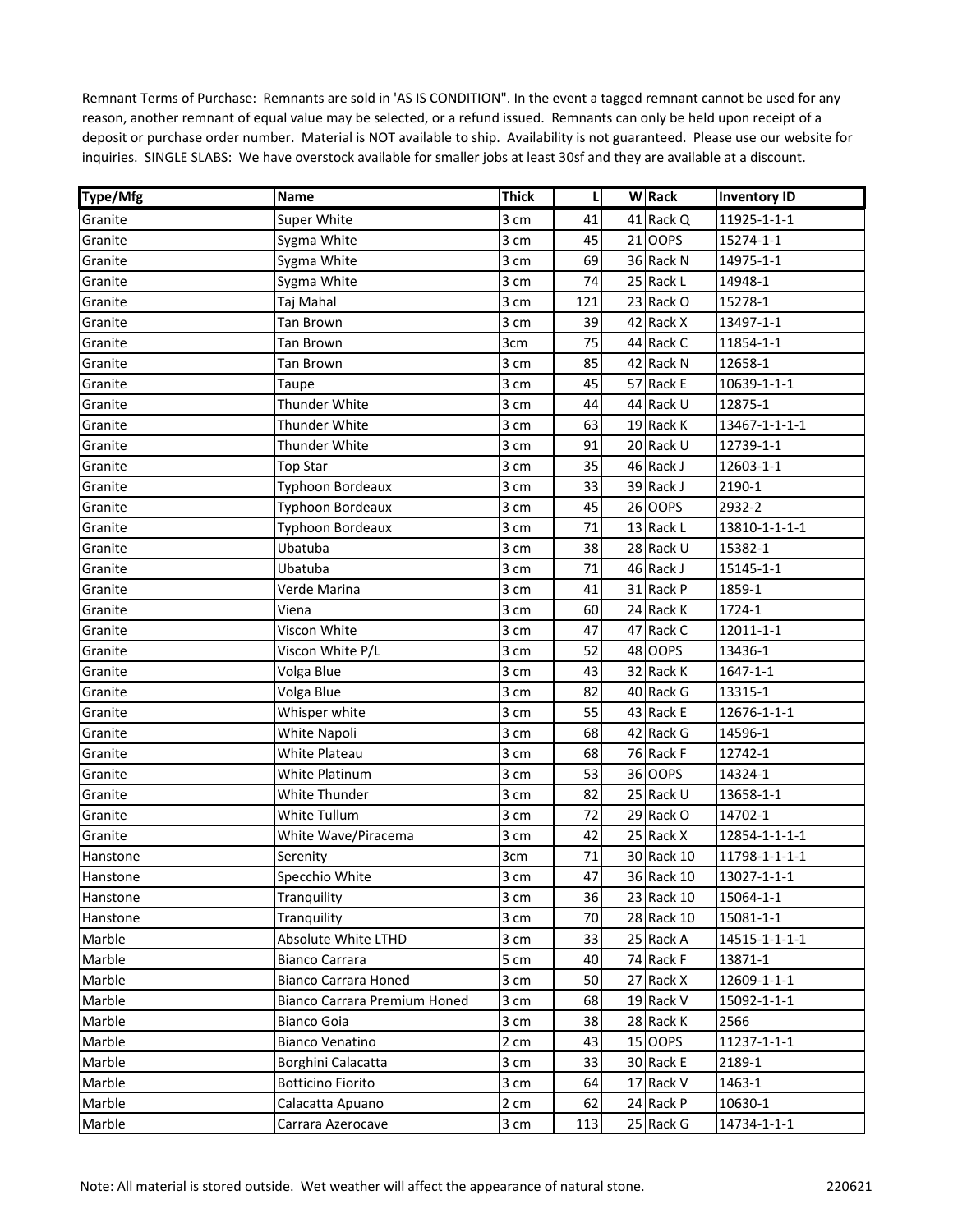| <b>Type/Mfg</b> | <b>Name</b>                  | <b>Thick</b>    | L   | <b>W</b> Rack | <b>Inventory ID</b> |
|-----------------|------------------------------|-----------------|-----|---------------|---------------------|
| Marble          | Crema Marfil                 | 3 cm            | 47  | 31 Rack N     | 15223-1-1-1         |
| Marble          | Diano Reale                  | 3 cm            | 33  | 33 Rack A     | 2739-1              |
| Marble          | Diano Reale                  | 2 cm            | 40  | 25 Rack B     | 11272-2-1-1-1       |
| Marble          | Diano Reale                  | 2 cm            | 45  | 22 Rack B     | 11641               |
| Marble          | Diano Reale                  | 3 cm            | 53  | 33 Rack O     | 11382-2-1           |
| Marble          | Diano Reale                  | 2 cm            | 60  | 34 Rack C     | 11540               |
| Marble          | <b>Imperial Danby</b>        | 3 cm            | 83  | 21 Rack X     | 14104               |
| Marble          | <b>Imperial Danby Honed</b>  | 3 cm            | 119 | 28 Rack M     | 15376-1             |
| Marble          | <b>Imperial Danby Honed</b>  | 3 cm            | 33  | 34 Rack J     | 14867-1             |
| Marble          | <b>Imperial Green Forest</b> | 3 cm            | 62  | 55 Rack M     | 14544-1             |
| Marble          | Madre Perla                  | 3 cm            | 93  | 23 Rack V     | 11657-1             |
| Marble          | Negro Marquina               | 2 cm            | 55  | 20 Rack I     | 13907-1             |
| Marble          | Negro Marquina               | 2 cm            | 70  | 53 Rack C     | 13617-1-1           |
| Marble          | Olympian White Danby         | 3 cm            | 64  | 21 Rack D     | 13614-1-1-1         |
| Marble          | Olympian White Danby Honed   | 3 cm            | 59  | 28 Rack U     | 14781-1-1           |
| Marble          | OLYMPIAN WHITE HONED         | 3.81cm          | 41  | 24 Rack B     | 15055-1-1-1-1       |
| Marble          | Ramage Honed                 | 3 cm            | 49  | 39 Rack V     | 11328-1-1-1-1       |
| Marble          | White Carrera Venetino       | 3 cm            | 92  | 17 Rack O     | 15209-1             |
| MSI-Q           | Arctic White                 | 3 cm            | 113 | 44 Rack 10    | 15298-1             |
| MSI-Q           | <b>Bayshore Sand</b>         | 2 cm            | 70  | 62 Rack 9     | 12199-1             |
| MSI-Q           | <b>Bayshore Sand</b>         | 2 cm            | 91  | 26 Rack 8     | 12612-1-1-1-1       |
| MSI-Q           | Calacatta Botanica           | 3 cm            | 40  | 30 Rack S     | 13521-1-1           |
| MSI-Q           | Calacatta Clara              | 3 cm            | 71  | 22 Rack 10    | 14921-1-1-1-1       |
| MSI-Q           | Calacatta Laza               | 3 cm            | 51  | 29 Rack 10    | 12327-1-1-1         |
| MSI-Q           | Calacatta Trevi              | 3 cm            | 21  | 49 Rack 10    | 14381-1-1           |
| MSI-Q           | Calacatta Verona             | 3 cm            | 101 | 21 Rack R     | 14878-1-1           |
| MSI-Q           | Calacatta Verona             | 3 cm            | 125 | 14 STORE      | 13424-1             |
| MSI-Q           | Calacatta Verona             | 3 cm            | 127 | 22 Rack 10    | 15259-1             |
| MSI-Q           | Calacatta Verona             | 3 cm            | 17  | 62 Rack S     | 13350-1-1-1         |
| MSI-Q           | Calacatta Verona             | 3 cm            | 22  | 48 STORE      | 13418-1-1           |
| MSI-Q           | Calacatta Verona             | 3 cm            | 54  | 32 Rack 10    | 13422-1             |
| MSI-Q           | Calacatta Verona             | 3 cm            | 61  | 20 Rack 10    | 13426-1             |
| MSI-Q           | <b>Chantilly Taupe</b>       | 3 cm            | 65  | 62 Rack 10    | 13523-1             |
| MSI-Q           | Fairy White                  | 3 cm            | 56  | 25 Rack 10    | 13553-1-1           |
| MSI-Q           | Grey Lagoon Concrete         | 3 cm            | 129 | 36 Rack 10    | 15127-1             |
| MSI-Q           | Midnight Majesty Concrete    | 3 cm            | 59  | 26 Rack 10    | 14745-1             |
| MSI-Q           | Mirano Gray                  | 3 cm            | 41  | 34 Rack 8     | 13384-1-1           |
| MSI-Q           | Statuario Classique          | 3 cm            | 31  | 38 Rack 10    | 14795-1             |
| MSI-Q           | Statuario Classique          | 3 cm            | 38  | 25 Rack 10    | 13697-1-1           |
| MSI-Q           | Statuario Classique          | 3 cm            | 51  | 31 Rack 10    | 14794-1             |
| MSI-Q           | Statuario Classique          | 3 cm            | 64  | 34 Rack 8     | 14652-1             |
| Neolith         | Mont Blanc                   | $12 \text{ mm}$ | 62  | 23 Rack 10    | 14189-1             |
| NuStone         | Arrowhead                    | 3 cm            | 62  | 50 Rack 7     | 13434-1             |
| <b>NuStone</b>  | Carrara                      | 3 cm            | 62  | 48 Rack 8     | 11114-1             |
| NuStone         | Carrara                      | 3 cm            | 98  | 24 Rack 8     | 11119-1             |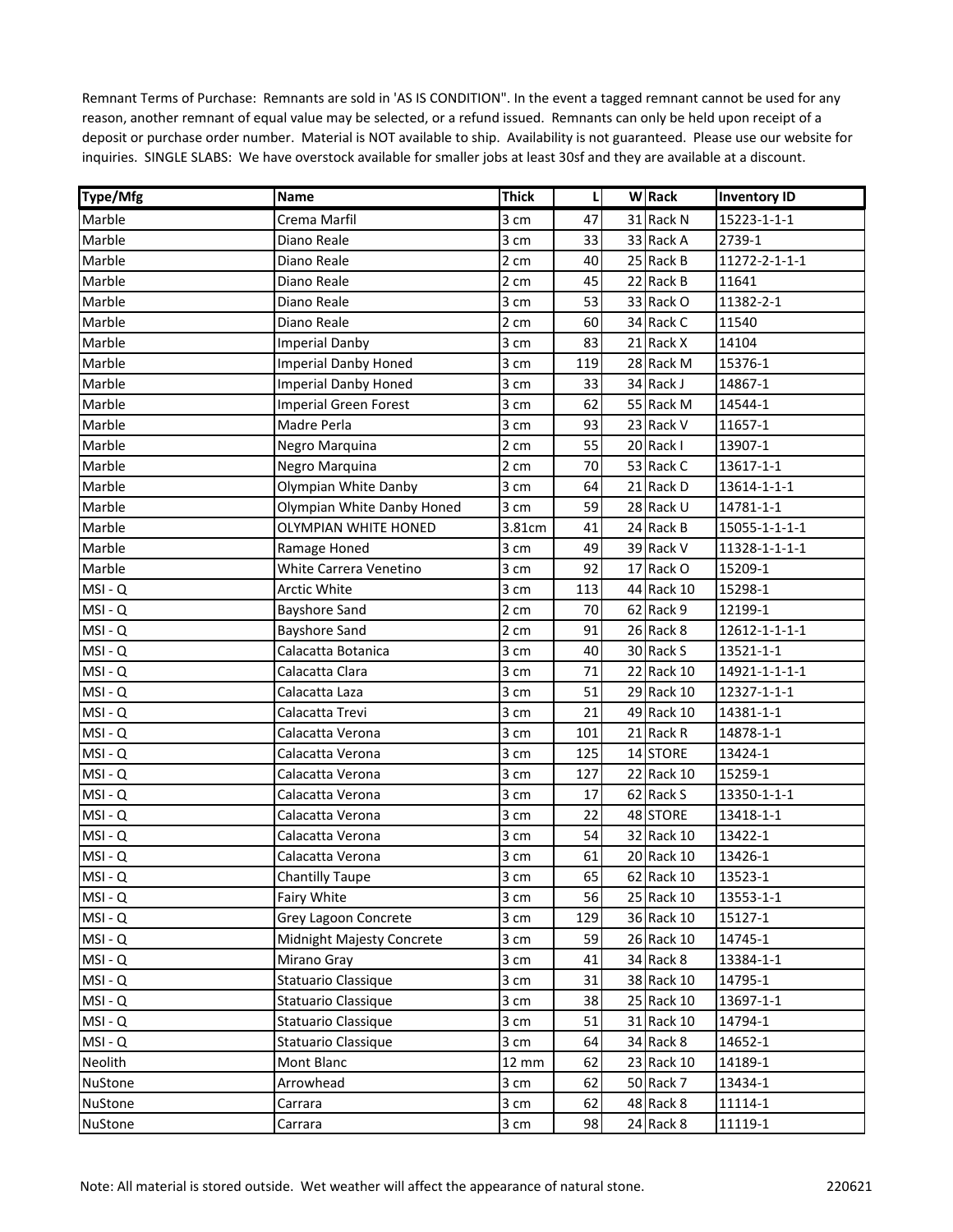| Type/Mfg          | Name                  | <b>Thick</b> | L   | <b>W</b> Rack | <b>Inventory ID</b> |
|-------------------|-----------------------|--------------|-----|---------------|---------------------|
| <b>NuStone</b>    | Yukon                 | 3 cm         | 46  | 32 Rack 10    | 14837-1             |
| <b>One Quartz</b> | Jasmine White         | 3 cm         | 46  | 31 Rack 9     | 15296-1             |
| PentalQtz         | Argento               | 3 cm         | 48  | 27 Rack 10    | 13704-1-1-1         |
| PentalQtz         | Cappuccino            | 3 cm         | 129 | 22 Rack 8     | 15213-1             |
| PentalQtz         | Coastal Grey          | 3 cm         | 46  | 33 Rack 10    | 12988-2             |
| PentalQtz         | Misterio              | 3 cm         | 83  | 23 Rack 8     | 14926-1             |
| PentalQtz         | Misterio              | 3 cm         | 87  | 23 Rack 8     | 14927-1-1           |
| PentalQtz         | sorano                | 3 cm         | 56  | 38 Rack 7     | 13977-1             |
| PentalQtz         | Super White           | 3 cm         | 57  | 27 Rack 10    | 14516-1-1-1-1       |
| Quartzforms       | Iceberg White         | 3 cm         | 125 | 15 Rack 10    | 14683-1-1-1         |
| Quartzforms       | QF White              | 3 cm         | 42  | 45 Rack S     | 14470-1-1           |
| Quartzite         | Aqua Viento           | 3 cm         | 70  | 33 Rack N     | 14491-1-1-1-1       |
| Quartzite         | <b>Blue Olympus</b>   | 3 cm         | 54  | 25 Rack J     | 14822               |
| Quartzite         | Cloud White           | 3 cm         | 36  | 36 STORE      | 12125-1             |
| Quartzite         | <b>Fantasy Blue</b>   | 3 cm         | 56  | 72 Rack N     | 14522-1             |
| Quartzite         | <b>Fantasy Blue</b>   | 3 cm         | 97  | 41 Rack N     | 14521-1             |
| Quartzite         | <b>Fantasy Brown</b>  | 3 cm         | 104 | 33 Rack B     | 15013-1             |
| Quartzite         | <b>Fantasy Brown</b>  | 3 cm         | 44  | 20 Rack W     | 14472-1-1           |
| Quartzite         | Fantasy Brown         | 3 cm         | 69  | 19 Rack D     | 14529-1             |
| Quartzite         | Fantasy Brown LTHD    | 3 cm         | 36  | 25 OOPS       | 14503-1-1           |
| Quartzite         | Fantyasy white        | 3 cm         | 76  | 46 Rack P     | 15323-1             |
| Quartzite         | <b>Glacial Blue</b>   | 3 cm         | 115 | 35 Rack H     | 15075-1             |
| Quartzite         | <b>Glacial Blue</b>   | 3 cm         | 57  | 20 Rack P     | 15076-1-1           |
| Quartzite         | Glacier Grey          | 3 cm         | 50  | 25 Rack J     | 14943-1-1           |
| Quartzite         | <b>Glacier Grey</b>   | 3 cm         | 88  | 27 Rack K     | 15001-1             |
| Quartzite         | Platinum Karzai       | 3 cm         | 61  | 28 STORE      | 13044-1             |
| Quartzite         | River Blue Honed      | 3 cm         | 38  | 33 OOPS       | 12591-1-1           |
| Quartzite         | River Blue Honed      | 3 cm         | 42  | 29 OOPS       | 13047-1-1           |
| Quartzite         | Sea Pearl             | 3 cm         | 77  | 20 Rack X     | 14298-1-1           |
| Quartzite         | Sea Pearl LTHD        | 3 cm         | 52  | 22 Rack X     | 14999-1-1-1         |
| Quartzite         | <b>Super White</b>    | 3 cm         | 48  | 28 Rack X     | 14537-2             |
| Quartzite         | Super White Premium   | 3 cm         | 37  | 28 Rack A     | 10868-1-1           |
| Quartzite         | <b>Tahitian Cream</b> | 3 cm         | 29  | 28 STORE      | 12700-1             |
| Quartzite         | Taj Mahal             | 3 cm         | 27  | 42 Rack E     | 14902-2             |
| Quartzite         | Taj Mahal             | 3 cm         | 29  | 44 Rack V     | 14886-1-1           |
| Quartzite         | Taj Mahal             | 3 cm         | 49  | 25 Rack Q     | 14903-1-1-1         |
| Quartzite         | Taj Mahal Honed       | 3 cm         | 54  | 30 Rack V     | 12104-1-1-1-1       |
| Quartzite         | White Fantasy         | 3 cm         | 73  | 32 Rack P     | 15023-1             |
| Quartzite         | White Montreal        | 3 cm         | 127 | 35 Rack O     | 15190-1             |
| Quartzite         | <b>White Montreal</b> | 3 cm         | 45  | 21 Rack X     | 15189-1             |
| Quartzite         | <b>White Montreal</b> | 3 cm         | 47  | 21 Rack J     | 15188-1-1-1         |
| Quartzite         | <b>White Pearl</b>    | 3 cm         | 31  | 22 Rack A     | 13604-1-2           |
| Quartzite         | <b>White Pearl</b>    | 3 cm         | 36  | 20 OOPS       | 13604-1-1           |
| Quartzite         | White Princess        | 3 cm         | 114 | 26 Rack I     | 14620-1             |
| Quartzite         | <b>White Princess</b> | 3 cm         | 57  | 43 Rack I     | 14619-1             |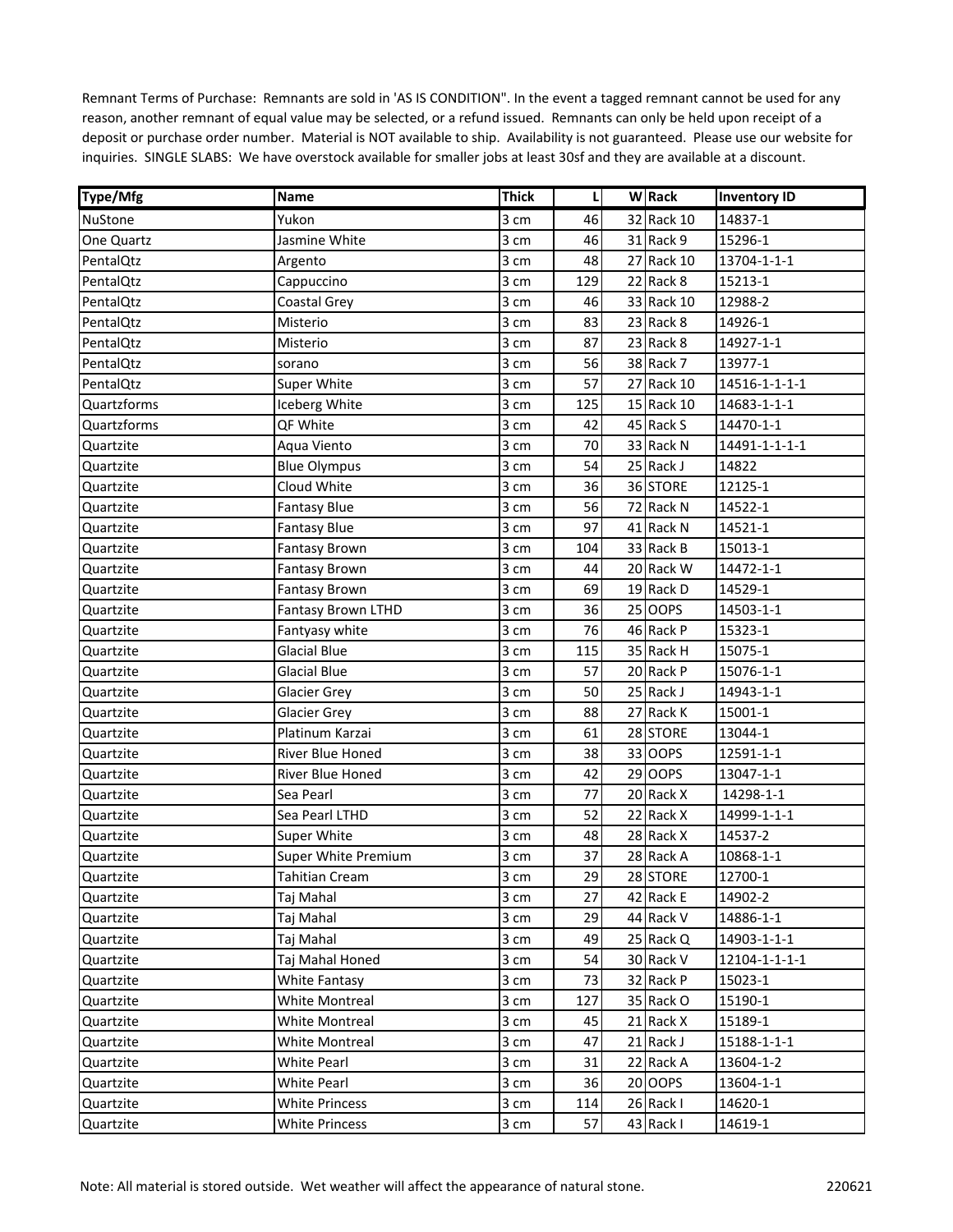| <b>Type/Mfg</b> | Name                            | <b>Thick</b>       | L   | <b>W</b> Rack | <b>Inventory ID</b> |
|-----------------|---------------------------------|--------------------|-----|---------------|---------------------|
| Quartzite       | Wicked White                    | 3 cm               | 44  | 48 Rack I     | 14790-1-1-1         |
| Quartzite       | Wicked White                    | 3 cm               | 76  | 39 Rack Q     | 14779-1-1           |
| Quartzite       | Wicked White                    | 3 cm               | 85  | 22 Rack F     | 14778-1-1           |
| Silestone       | Altaire                         | 2 cm               | 48  | 27 Rack 10    | 14742-1-1           |
| Silestone       | <b>Altaire Suede</b>            | 3 cm               | 119 | 22 Rack 8     | 13207-1             |
| Silestone       | Altaire Suede                   | 3 cm               | 67  | 41 Rack R     | 13409-1             |
| Silestone       | Amazon Grey                     | 3 cm               | 72  | 24 Rack 10    | 1229-1-1            |
| Silestone       | Arctic                          | 3 cm               | 100 | 21 Rack 6     | 12316-1-1           |
| Silestone       | Arctic                          | 3 cm               | 49  | 61 Rack 8     | 12315-1-1           |
| Silestone       | Bamboo                          | 3 cm               | 129 | 31 Rack R     | 14517-1             |
| Silestone       | Bamboo                          | 3 cm               | 28  | 63 Rack 10    | 14518-1             |
| Silestone       | <b>Blanco Maple</b>             | 3 cm               | 57  | 30 Rack R     | 12982-1-1           |
| Silestone       | <b>Blue Sarah</b>               | 3 cm               | 40  | 40 Rack 10    | 1168-1-1            |
| Silestone       | Calacatta Gold                  | 3 cm               | 114 | 16 Rack 10    | 14561-1-1-1         |
| Silestone       | Calacatta Gold                  | 3cm                | 117 | 22 Rack 10    | 13402-1             |
| Silestone       | Calacatta Gold                  | 1.2cm              | 127 | 23 Rack S     | 13758-1             |
| Silestone       | Calacatta Gold                  | 2 cm               | 34  | 36 Rack 10    | 14412-1             |
| Silestone       | Calacatta Gold                  | 3 cm               | 37  | 22 Rack 10    | 13653-1-1           |
| Silestone       | Calacatta Gold                  | 3 cm               | 46  | 20 Rack S     | 14884-1             |
| Silestone       | Calacatta Gold Suede            | 3 cm               | 120 | 20 Rack 10    | 14558-1-1-1         |
| Silestone       | Calacatta Gold Suede            | 3 cm               | 127 | 35 Rack 5     | 14113-1             |
| Silestone       | Cemento Spa Suede               | 3 cm               | 61  | 42 Rack 10    | 14946-1             |
| Silestone       | Charcoal Soapstone Polished     | 3 cm               | 49  | 62 Rack 10    | 14292-1             |
| Silestone       | Charcoal Soapstone Polished     | 2 cm               | 57  | 29 Rack 9     | 14907-1             |
| Silestone       | <b>Charcoal Soapstone Suede</b> | 2 cm               | 126 | 22 Rack 10    | 14562-1             |
| Silestone       | <b>Charcoal Soapstone Suede</b> | 2 cm               | 37  | 24 Rack 10    | 14563-1             |
| Silestone       | Charcoal Soapstone Suede        | 3 cm               | 55  | 25 Rack 10    | 13564               |
| Silestone       | Classic Calacatta               | 3 cm               | 97  | 21 Rack 6     | 15020-1-1           |
| Silestone       | Copper Mist                     | 3 cm               | 33  | 34 Rack 10    | 14018-1             |
| Silestone       | Copper Mist                     | 3 cm               | 39  | 28 Rack 10    | 13166-1-1           |
| Silestone       | Copper Mist                     | 3 cm               | 69  | 30 Rack 10    | 14785-1             |
| Silestone       | Cygnus Suede                    | 3 cm               | 40  | 54 Rack 10    | 13557-1             |
| Silestone       | Cygnus Suede                    | 3 cm               | 99  | 26 Rack 8     | 13558-1-1           |
| Silestone       | Desert Silver                   | 3 cm               | 58  | 20 Rack 10    | 15416-1-1-1         |
| Silestone       | Desert Silver                   | 2 cm               | 72  | 22 Rack 10    | 15449-1             |
| Silestone       | Dreis                           | 3 cm               | 60  | 24 Rack 10    | 1823-1              |
| Silestone       | <b>Eternal Dusk</b>             | 3 cm               | 20  | 56 Rack 10    | 15361-1-1           |
| Silestone       | Eternal Serena                  | $3 \; \mathrm{cm}$ | 60  | 25 Rack 10    | 14404               |
| Silestone       | Eternal Serena                  | 3 cm               | 60  | 26 Rack 10    | 14405               |
| Silestone       | Eternal Statuario               | $2 \; \mathrm{cm}$ | 51  | 22 Rack 10    | 13806-1-1-1-1       |
| Silestone       | <b>Eternal Statuario Suede</b>  | 3 cm               | 61  | 30 Rack 10    | 13987-1-1           |
| Silestone       | Grey Expo                       | 2 cm               | 83  | 23 Rack 8     | 15121-1-1           |
| Silestone       | Grey Expo                       | 2 cm               | 88  | 21 Rack 10    | 12776-1             |
| Silestone       | Grey Expo                       | 2 cm               | 97  | 27 Rack 7     | 15250-1             |
| Silestone       | Iron Bark Suede                 | 3 cm               | 128 | 37 Rack 10    | 14687-1             |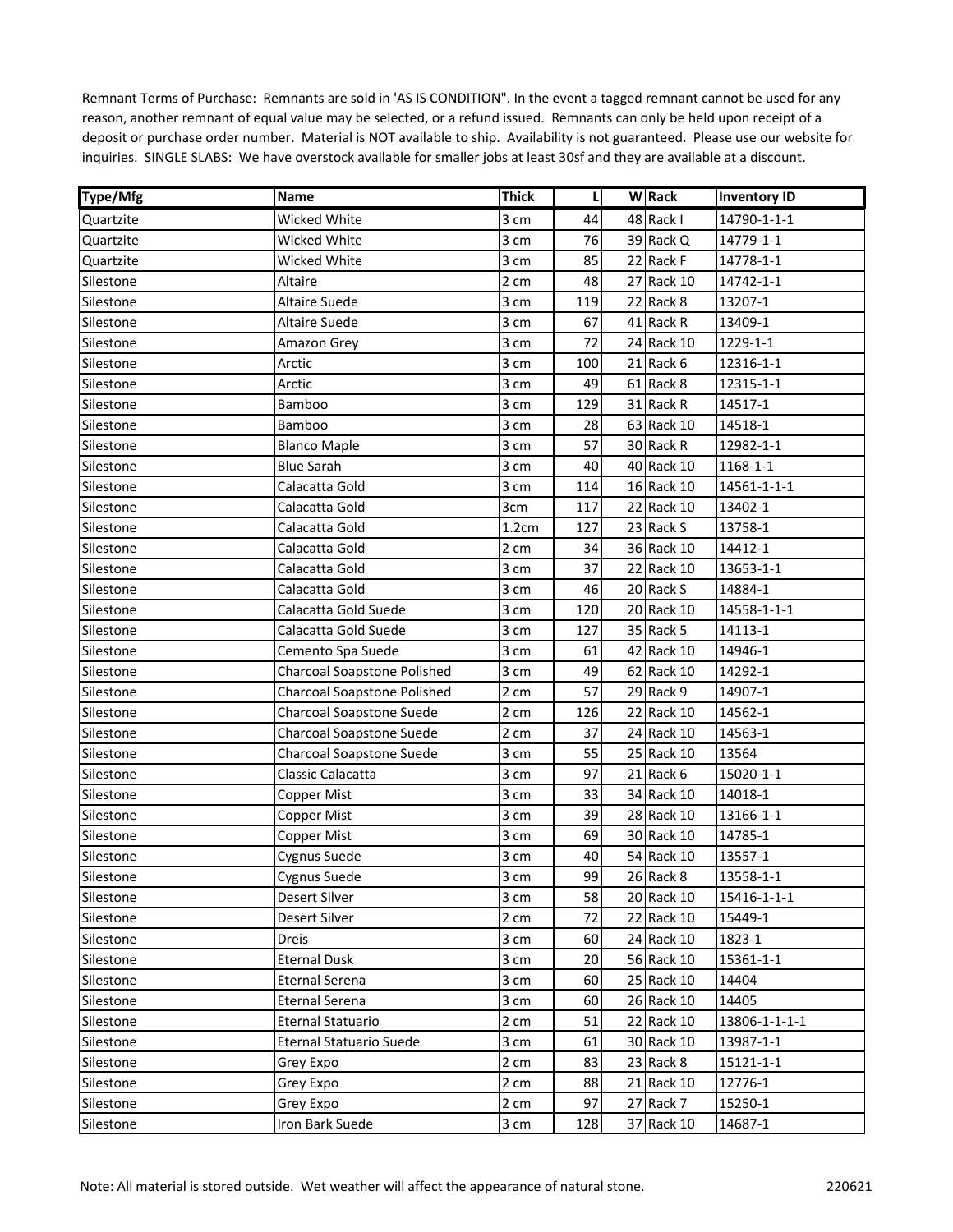| Type/Mfg          | <b>Name</b>          | <b>Thick</b> | L      | <b>W</b> Rack | <b>Inventory ID</b> |
|-------------------|----------------------|--------------|--------|---------------|---------------------|
| Silestone         | Iron Bark Suede      | 3 cm         | 31     | 45 Rack 10    | 14688-1             |
| Silestone         | Lena                 | 3 cm         | 42     | 62 Rack 10    | 11646-1-1           |
| Silestone         | Lena                 | 3 cm         | 46     | 45 Rack 10    | 11660-1-1           |
| Silestone         | Lusso                | 3 cm         | 61     | 31 Rack 10    | 15097-1             |
| Silestone         | Lyra Suede           | 2 cm         | 61     | 27 Rack 9     | 10885-1-1           |
| Silestone         | Lyra Suede           | 3 cm         | 63     | 27 Rack 10    | 13925-1-1-1-1       |
| Silestone         | Marengo              | 2 cm         | 47     | 32 Rack 10    | 12858-1-1           |
| Silestone         | Miami White          | 2 cm         | 119    | 17 Rack 10    | 14155-1             |
| Silestone         | Ocean Jasper         | 1.2cm        | 21     | 59 Rack 10    | 13674-1-1           |
| Silestone         | Ocean Jasper         | 1.2cm        | 46     | 61 Rack 9     | 13671-1             |
| Silestone         | Pearl Jasmine        | 3 cm         | 100    | 21 Rack 10    | 14656-1             |
| Silestone         | Pearl Jasmine        | 3 cm         | 72     | 33 Rack 8     | 14318-1             |
| Silestone         | Pearl Jasmine        | 3cm          | 88     | 18 Rack 10    | 14527-1             |
| Silestone         | Royal Reef           | 3 cm         | 127    | 34 Rack 10    | 15365-1             |
| Silestone         | Seaport              | 2 cm         | 56     | 61 Rack Q     | 15143-1             |
| Silestone         | Serena               | 3 cm         | 61     | 30 Rack 10    | 14174-1-1-1         |
| Silestone         | <b>Stellar Night</b> | 3 cm         | 92     | 32 Rack H     | 14777-1             |
| Silestone         | <b>Stellar Snow</b>  | 3 cm         | 120    | 27 Rack 8     | 15295-1-1-1         |
| Silestone         | White Zeus           | 2 cm         | 41     | 46 Rack R     | 14744-1-1-1-1       |
| Silestone         | White Zeus           | 2 cm         | 44     | 30 Rack 9     | 14743-1-1           |
| Silestone         | White Zeus           | 3cm          | 46     | 24 Rack 10    | 14925-1-1-1-1       |
| Silestone         | White Zeus           | 1.2cm        | 62.5   | 49 Rack 6     | 11494-1             |
| Soapstone         | <b>Barroca</b>       | 3 cm         | 108    | 24 Rack M     | 15444-1             |
| Soapstone         | <b>Barroca</b>       | 3 cm         | 42     | 26 Rack X     | 2821-1              |
| Soapstone         | <b>Barroca</b>       | 3 cm         | 42     | 32 Rack B     | 15443-1             |
| Soapstone         | Churchill            | 3 cm         | 38     | 28 OOPS       | 1675-1-1            |
| Soapstone         | Grey                 | 3 cm         | 119    | 24 Rack K     | 14737-1             |
| Soapstone         | Minas                | 3 cm         | 47     | 46 Rack P     | 14262-1             |
| Soapstone         | Noire                | 3 cm         | 31     | 31 Rack K     | 10100-1             |
| Soapstone         | <b>Original PA</b>   | 3 cm         | 102    | 20 Rack B     | 14626-1             |
| Soapstone         | Original PA          | 3 cm         | 35     | 25 Rack B     | 14569               |
| Soapstone         | Original PA          | 3 cm         | 43     | 20 Rack B     | 14311-1-1-1         |
| Soapstone         | Original PA          | 3 cm         | 47     | 30 Rack V     | 13549-1-1           |
| Soapstone         | Original PA          | 3 cm         | 61     | 24 Rack U     | 14571-1             |
| Soapstone         | Original PA          | 3 cm         | 92     | 20 Rack A     | 14393-1-1           |
| Soapstone         | Original PA          | 3 cm         | 99     | 35 Rack V     | 14309-1-1-1         |
| Soapstone         | PA                   | 3 cm         | 89     | 60 Rack O     | 15371-1             |
| Soapstone         | Porto Alegra         | 3 cm         | 41     | 42 Rack I     | 15028-1             |
| Spectrum Quartz   | Intrepid             | 3 cm         | 44     | 32 Rack 10    | 15126-1-1           |
| Spectrum Quartz   | Prestine             | 3 cm         | 31     | 30 Rack 10    | 14848-1             |
| Spectrum Quartz   | Prestine             | 3 cm         | 98     | 29 Rack 10    | 14847-1-1           |
| Spectrum Quartz   | Serenity             | 3 cm         | 125    | 35 Rack R     | 15402-1-1           |
| Spectrum Quartz   | <b>Striking</b>      | 3cm          | 49     | 42 Rack 10    | 11616-1-1-1         |
| Spectrum Quartz   | Striking             | 3 cm         | BLAY62 | 32 Rack 10    | 15257-1             |
| <b>USA Quartz</b> | Carrara Quartz       | 3 cm         | 45     | 68 Rack 7     | 12728-1-1           |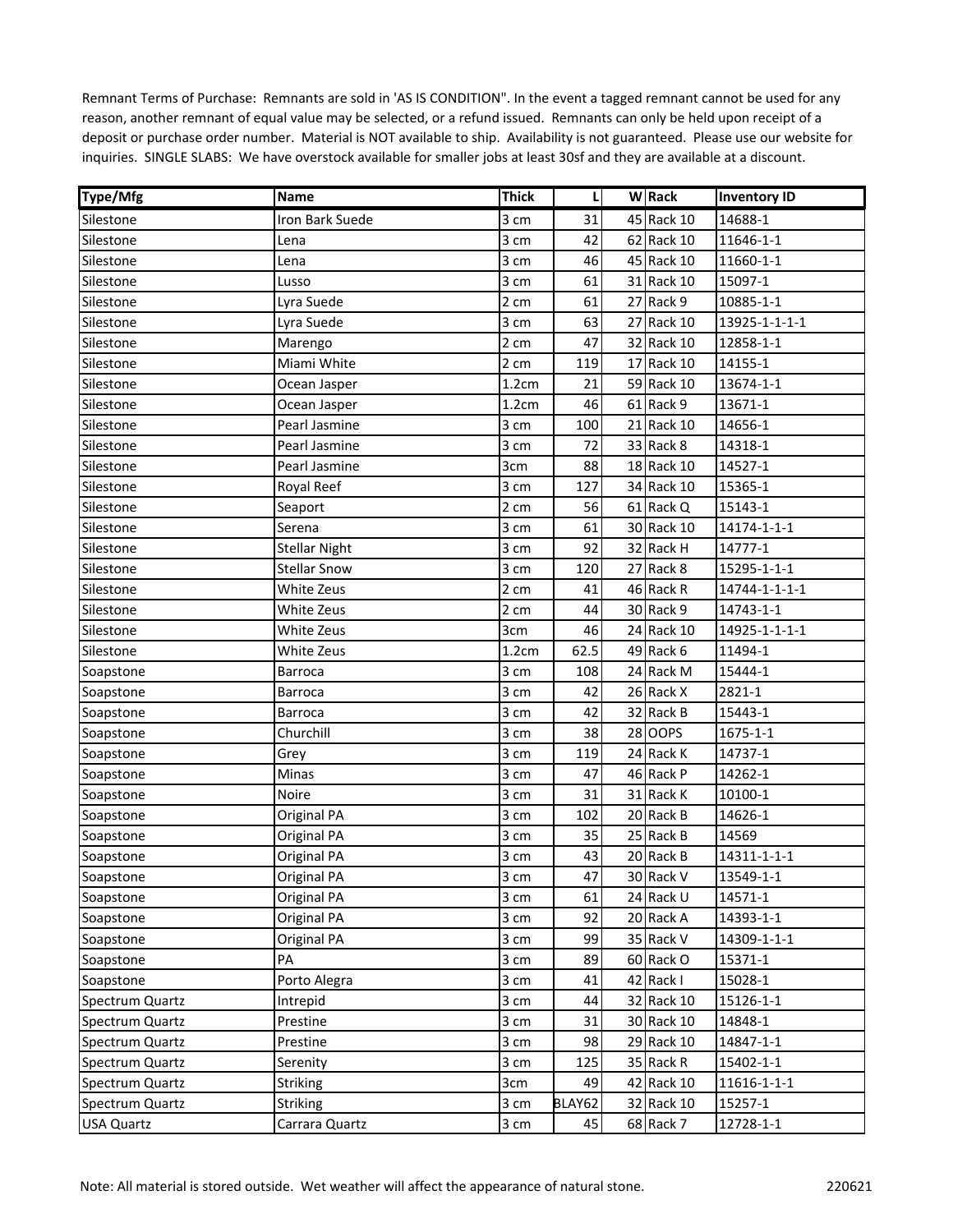| Type/Mfg             | Name                   | <b>Thick</b> | L   | <b>W</b> Rack | <b>Inventory ID</b> |
|----------------------|------------------------|--------------|-----|---------------|---------------------|
| Vadera               | Fiore                  | 3 cm         | 47  | 31 Rack 10    | 13947-1             |
| Vadera               | Serena Blanco          | 3 cm         | 25  | 56 Rack 10    | 13997-1-1-1         |
| Vadera               | Statuario Venato Nuovo | 3 cm         | 113 | 25 Rack S     | 14021-1             |
| <b>Vector Quartz</b> | Absolute White         | 3 cm         | 125 | 30 Rack R     | 15290-1             |
| <b>Vector Quartz</b> | Absolute White         | 2 cm         | 24  | 43 Rack 10    | 13841-1-1-1         |
| <b>Vector Quartz</b> | Absolute White         | 2 cm         | 30  | 28 Rack 10    | 13818-1-1-1-1       |
| Vector Quartz        | Bernini                | 3 cm         | 100 | 20 Rack 10    | 14690-1             |
| <b>Vector Quartz</b> | Bernini                | 3 cm         | 35  | 37 Rack 10    | 13917-1             |
| <b>Vector Quartz</b> | Bernini                | 3 cm         | 35  | 37 Rack 10    | 14459-1-1           |
| <b>Vector Quartz</b> | Bernini                | 3 cm         | 50  | 64 Rack 10    | 13626-1             |
| <b>Vector Quartz</b> | Bernini                | 3 cm         | 63  | 24 Rack 10    | 15133-1             |
| <b>Vector Quartz</b> | Bernini                | 3 cm         | 77  | 36 Rack 8     | 14876-1-1           |
| <b>Vector Quartz</b> | Cloudy Black           | 3 cm         | 126 | 20 Rack R     | 15018-1             |
| <b>Vector Quartz</b> | <b>Fossil Nacre</b>    | 3 cm         | 126 | 23 Rack 10    | 15009-1             |
| <b>Vector Quartz</b> | <b>Fossil Nacre</b>    | 3 cm         | 31  | 33 Rack 10    | 15008-1-1           |
| <b>Vector Quartz</b> | <b>Fossil Nacre</b>    | 3 cm         | 38  | 40 Rack R     | 14684-1-1-1         |
| Vector Quartz        | <b>Fossil Nacre</b>    | 3 cm         | 89  | 35 Rack T     | 15039-1             |
| <b>Vector Quartz</b> | <b>Fossil Nautilus</b> | 3 cm         | 98  | 23 Rack 7     | 15112-1             |
| <b>Vector Quartz</b> | <b>Imperial White</b>  | 3 cm         | 25  | 63 Rack 7     | 13393-1             |
| <b>Vector Quartz</b> | <b>Imperial White</b>  | 3 cm         | 38  | 24 Rack 10    | 13998-1-1           |
| <b>Vector Quartz</b> | <b>Imperial White</b>  | 3 cm         | 51  | 36 Rack 10    | 14567-1-1-1         |
| <b>Vector Quartz</b> | <b>Imperial White</b>  | 3 cm         | 56  | 25 Rack 10    | 13394-1-1-1         |
| <b>Vector Quartz</b> | <b>Imperial White</b>  | 3 cm         | 60  | 37 Rack S     | 14313-1-1           |
| <b>Vector Quartz</b> | <b>Imperial White</b>  | 3 cm         | 62  | 32 Rack 10    | 12872-1             |
| <b>Vector Quartz</b> | <b>Imperial White</b>  | 3 cm         | 63  | 22 Rack 7     | 13855-1             |
| <b>Vector Quartz</b> | <b>Imperial White</b>  | 3 cm         | 65  | 28 Rack 9     | 14856-1             |
| Vector Quartz        | <b>Imperial White</b>  | 3 cm         | 76  | 22 Rack 10    | 15197-1             |
| <b>Vector Quartz</b> | Michelangelo           | 3 cm         | 53  | 29 Rack 10    | 15139-1-1           |
| <b>Vector Quartz</b> | <b>Planet Mars</b>     | 3 cm         | 85  | 50 Rack S     | 14507               |
| <b>Vector Quartz</b> | <b>Planet Mars</b>     | 3 cm         | 89  | 36 Rack R     | 14263-1             |
| <b>Vector Quartz</b> | Planet Mars            | 3 cm         | 91  | 24 Rack R     | 14264-1             |
| <b>Vector Quartz</b> | <b>Planet Mars</b>     | 3 cm         | 96  | 30 Rack S     | 14289-1             |
| <b>Vector Quartz</b> | Planet Mars            | 3 cm         | 97  | 44 Rack 10    | 13825               |
| Vector Quartz        | <b>Planet Mercury</b>  | 3 cm         | 126 | 37 Rack S     | 14352-1-1           |
| <b>Vector Quartz</b> | Planet Saturn          | 3 cm         | 103 | 24 Rack 8     | 13805-1-1           |
| <b>Vector Quartz</b> | Planet Venus           | 3 cm         | 52  | 34 Rack 10    | 13804-1             |
| <b>Vector Quartz</b> | Twinkle White          | 3 cm         | 124 | 23 Rack 7     | 13885-1             |
| <b>Vector Quartz</b> | Twinkle White          | 3 cm         | 125 | 21 Rack 9     | 14693-1-1           |
| <b>Vector Quartz</b> | Twinkle White          | 3 cm         | 75  | 25 Rack 10    | 14400               |
| <b>Vector Quartz</b> | Twinkle White          | 3 cm         | 84  | 30 Rack 7     | 14207-1-1           |
| Viatera              | Aria                   | 3 cm         | 40  | 48 Rack S     | 15204-1-1           |
| Viatera              | Aria                   | 3 cm         | 49  | 64 Rack 10    | 15203-1-1           |
| Viatera              | <b>CARBO BRUSHED</b>   | 3 cm         | 100 | 35 Rack R     | 15012-1             |
| Viatera              | <b>CARBO BRUSHED</b>   | 3 cm         | 24  | 64 Rack 10    | 14855-1-1           |
| Viatera              | <b>CARBO BRUSHED</b>   | 3 cm         | 30  | 47 Rack 10    | 15014-1             |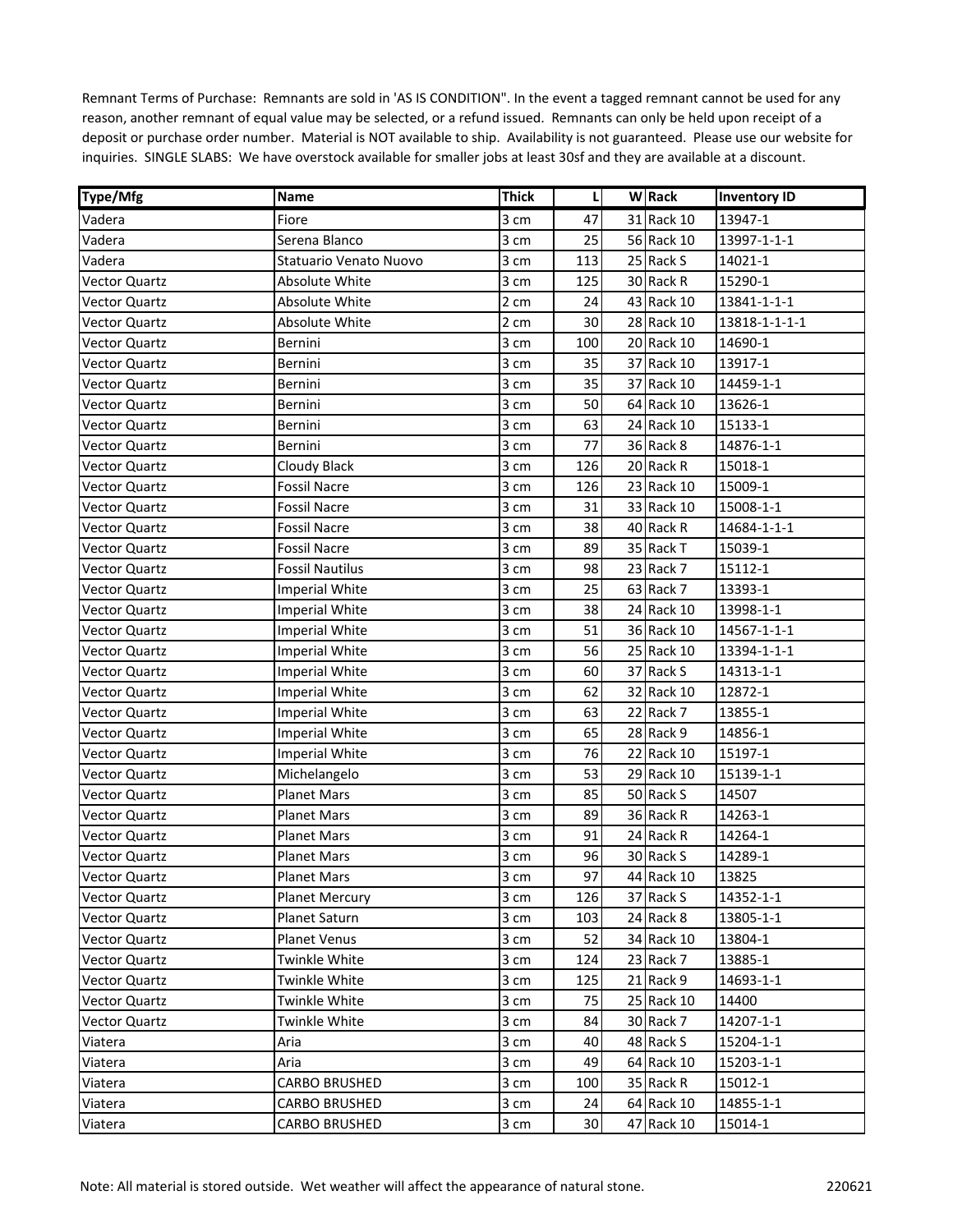| <b>Type/Mfg</b>   | <b>Name</b>       | <b>Thick</b> | L   | <b>W</b> Rack | <b>Inventory ID</b> |
|-------------------|-------------------|--------------|-----|---------------|---------------------|
| Viatera           | Carbo Brushed     | 3 cm         | 33  | 22 Rack 10    | 14085-1-1-1-1       |
| Viatera           | Cirrus            | 3 cm         | 50  | 22 Rack 10    | 15134-1             |
| Viatera           | Clarino Brushed   | 3 cm         | 49  | 26 Rack 9     | 15242               |
| Viatera           | Clarino Brushed   | 3 cm         | 68  | 23 Rack 8     | 15264               |
| Viatera           | Clarino Brushed   | 3 cm         | 69  | 24 Rack 10    | 15245               |
| Viatera           | Clarino Brushed   | 3 cm         | 93  | 32 Rack 10    | 15263               |
| Viatera           | Clarino Brushed   | 3 cm         | 94  | 23 Unknown    | 15244               |
| Viatera           | Clarino Brushed   | 3 cm         | 97  | 32 Rack 10    | 14755-1             |
| Viatera           | Etude             | 3 cm         | 35  | 37 Rack 10    | 14985-1-1           |
| Viatera           | Everest           | 3 cm         | 26  | 37 Rack 9     | 12483-1-1-1         |
| Viatera           | Everest           | 3 cm         | 64  | 23 Rack 10    | 14608-1-1           |
| Viatera           | Karis             | 3 cm         | 129 | 20 Rack 10    | 15109-1             |
| Viatera           | Karis             | 3 cm         | 72  | 18 Rack 10    | 14771-1-1-1         |
| Viatera           | Lento             | 3 cm         | 36  | 36 Rack 10    | 14083-1-1-1         |
| Viatera           | Mica              | 3 cm         | 47  | 56 Rack 10    | 14754-1-1-1         |
| Viatera           | Minuet            | 3 cm         | 50  | 23 Rack 10    | 14853-1-1-1         |
| Viatera           | minuet brushed    | 3 cm         | 5   | 37 Rack 10    | 15196-1             |
| Viatera           | minuet brushed    | 3 cm         | 59  | 26 Rack 10    | 15104-1             |
| Viatera           | Natural Limestone | 3 cm         | 129 | 44 Rack 7     | 10940-1             |
| Viatera           | Quartet           | 3 cm         | 23  | 65 Rack 10    | 14451-1             |
| Viatera           | Quartet           | 3 cm         | 62  | 65 Rack R     | 14452-1             |
| Viatera           | Raffine           | 3cm          | 62  | 24 Rack 10    | 12406-1-1           |
| Viatera           | Ribera            | 3 cm         | 58  | 22 Rack 10    | 14255-1-1           |
| Viatera           | Rococo            | 3 cm         | 50  | 24 Rack 10    | 14846-1-1           |
| Viatera           | Rondo             | 3 cm         | 66  | 37 Rack 10    | 14885-1             |
| Viatera           | Silver Lake       | 3 cm         | 91  | 33 Rack 8     | 12829-1             |
| Viatera           | Snow Storm        | 3 cm         | 130 | 35 Rack 10    | 15069-1             |
| Viatera           | Snow Storm        | 3 cm         | 64  | 38 Rack 10    | 1618-1-1            |
| Viatera           | Soprano           | 3 cm         | 26  | 28 Rack 10    | 14696-1-1           |
| Viatera           | Symphony          | 3 cm         | 64  | 33 Rack 10    | 10880-1             |
| Viatera           | Symphony          | 3 cm         | 90  | 60 Rack 6     | 2420-1-1            |
| Wilson Art        | Arlington         | 3 cm         | 56  | 43 Rack 10    | 10806-1             |
| <b>Wilson Art</b> | <b>Badaling</b>   | 3 cm         | 64  | 33 Rack 10    | 13175-1-1           |
| Wilson Art        | <b>Badaling</b>   | 3 cm         | 76  | 25 Rack 10    | 13392-1-1           |
| Wilson Art        | Desert Wind       | 3 cm         | 74  | 26 Rack 10    | 13153-1-1           |
| Wilson Art        | Duomo             | 2 cm         | 54  | 47 Rack 9     | 12545-1             |
| Wilson Art        | Haida             | 3 cm         | 33  | 26 Rack 10    | 15167-1             |
| Wilson Art        | Haldi             | 3 cm         | 100 | 34 Rack S     | 15169-1             |
| Wilson Art        | Isselburg         | 3 cm         | 54  | 48 Rack 10    | 11217-1             |
| Wilson Art        | Kings Crown       | 3 cm         | 54  | 42 Rack 9     | 2961-1-1            |
| Wilson Art        | River Glen        | 2 cm         | 47  | 30 Rack 10    | 14371-1             |
| Wilson Art        | Salar             | 3 cm         | 80  | 33 Rack 8     | 12637-1-1           |
| Wilson Art        | Santiago          | 3 cm         | 33  | 37 Rack 10    | 15454-1             |
| Wilson Art        | Santiago          | 3 cm         | 81  | 20 Rack 10    | 15453-1             |
| Wilson Art        | Urban Cloud       | 3 cm         | 58  | 27 Rack 10    | 15413-1             |